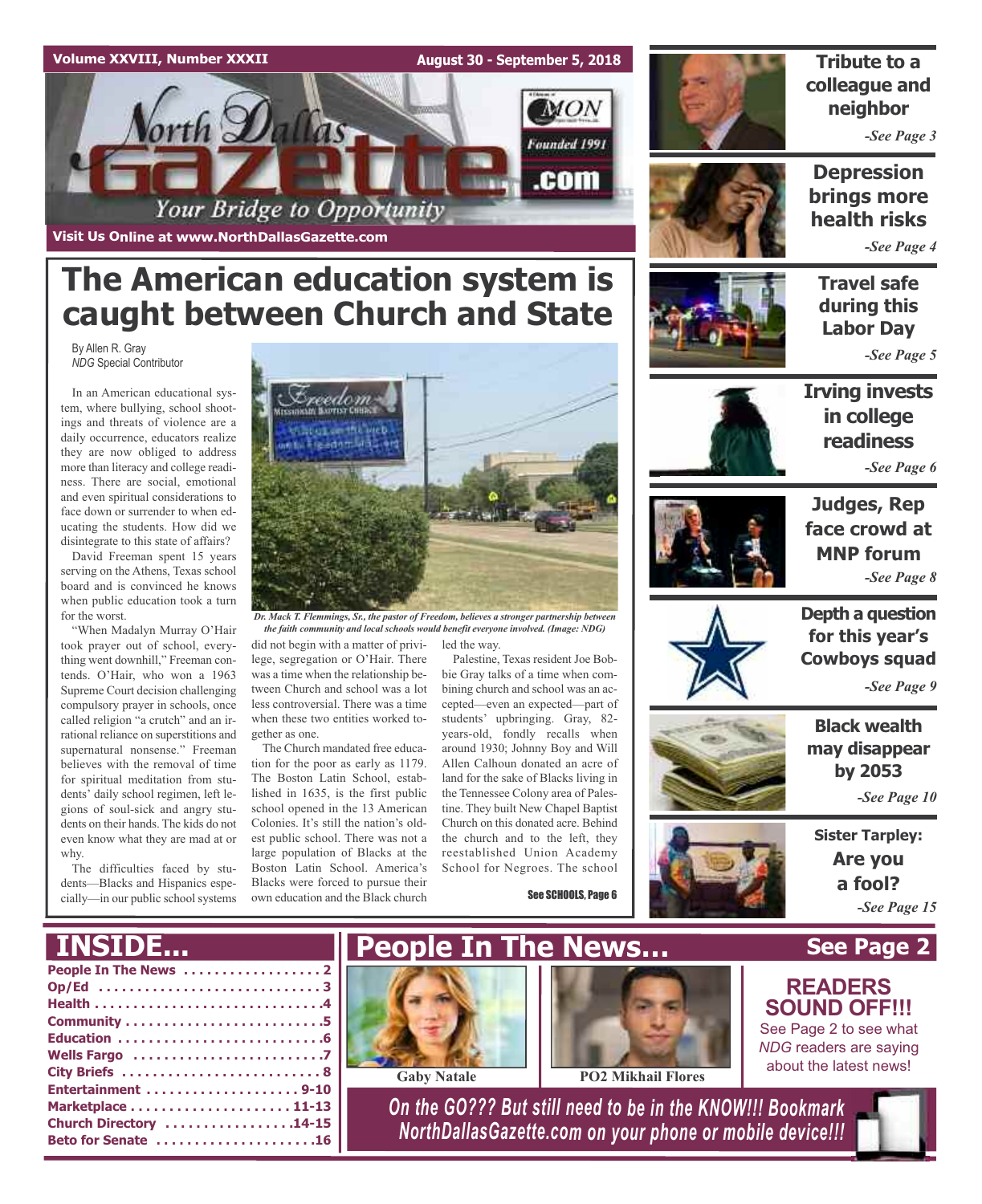#### **People in the News www.NorthDallasGazette.com**

## **Gaby Natale**

Bestselling author, speaker and TV host Gaby Natale have inked a deal with PepsiCo to empower and inspire the company's employees as part of its commitment to celebrating diversity during Hispanic Heritage Month.The 3 time Daytime EMMY winner will hold two companywide empowerment keynote speeches at the Dallas Cowboys World Headquarters in Frisco on Sept. 17 and at the Frito Lay Headquarters the next day, which will be telecast to field locations across the United States.

"We at PepsiCo are very excited to have Gaby Natale participate at our Hispanic



Heritage Month, where we have many great events planned around our theme, 'Many Faces, One Culture'. Gaby embodies the spirit of the Hispanic and Latino culture - making great contributions that many can be proud

## **PO2 Mikhail Flores**

By MC Erica R. Gardner Navy Office of Community Outreach

SANTA RITA, Guam – A 2009 Jack E. Singles Academy graduate and Irving, Texas, native is providing a critical maintenance capability to the U.S. Navy's submarine force in the Pacific as part of a hybrid crew of sailors and civilian mariners working aboard the expeditionary submarine tender, USS Frank Cable.

Petty Officer 2nd Class Mikhail Flores is a hospital



corpsman aboard the Guam-based submarine tender, one of only two such ships in the U.S. Navy. The Frank Cable and its crew provides maintenance and resupply capabilities both in

A Navy hospitalman is responsible for providing medical care to Navy personnel, family member, retirees, and civilian government workers.

of. As we get closer to celebrating the heritage and culture of our many Hispanic and Latino employees, we look forward to commemorating the month with such an accomplished individual as Gaby Natale" said Marissa Solis, PepsiCo Vice President and General Manager of the Hispanic Business Unit. The workshops will flesh out Natale's renewed commitment to inspire Latinos to develop their potential, powered by the success of her bestselling book El Círculo Virtuoso, which made it to the top ofAmazon's Hot New Releases on the same day it hit the shelves. Equal parts inspirational speech, career workshop and autobiograph-

port and at sea.

"I am interested in the medical aspect of my job and the military," said Flores. "I specialize in radiation, which is cool." *MC2 Jackson Brown / USN*

Flores credits success in the Navy to many of the lessons learned in Irving.

"Team environment and work dedication are things I learned in my hometown," Flores said.

Guam is also home to four Los Angeles-class at-

via Facebook

**Tips for Finding the Right School for Your Child** My aunt's oldest daughter has been having prob-

ical manifesto, Natale's speech will use the arch of her life journey -from a carpet warehouse to the red carpet of the Daytime EMMYsto start a conversation about the challenges and opportunities that Latinos face when they decide to turn their dreams into actions.

"I applaud PepsiCo's dedication to celebrating the contributions of the Hispanic community through 'Many Faces. One Culture'. Hispanic Heritage Month is a tribute to the incredible diversity, unity and passion that makes us thrive", said Natale.

Natale's deal with PepsiCo is the first in a series of collaborations that the Super-Latina will be focusing on as

tack submarines, Frank Cable's primary clients, but the ship can also provide repair and logistic services to other Navy ships like cruisers and destroyers. The submarine tenders provide maintenance, temporary berthing services and logistical support to submarines and surface ships in the Pacific Ocean as well as the Persian Gulf, Red Sea, Arabian Sea, and parts of the part of a concerted effort by her company, AGANARmedia, to develop empowerment programs with organizations that are committed in words and action- to the advancement of gender parity, pay equity and talent diversity.

On September 27, triple Daytime EMMY winner Gaby Natale will join one of the most exclusive clubs in the country: Latinas who have made it to the top of Amazon's bestsellers lists. The SuperLatina will join 13 other best-selling authors including TV host Adamari Lopez, Billboard executive director Leila Cobo and Univision executive producer Luz María Doria for the first

edition of The Bestseller Women, an event dedicated to honoring women who achieved #1 in Amazon's top sellers list.

"We created The Bestseller Women event to showcase the life-changing books that these trailblazing authors have penned, creating a path for other Latinas to follow and helping millions of readers find their voice. Having Gaby join the list is a special treat for me. I was the literary agent who helped her secure a deal with HarperCollinsfor her bestselling book El Circulo Virtuoso.We made it together, in a way" saidAleyso Bridger, CEO of Bridger Communications, one of the organizers.

nel serving in the Pacific.

Fleet headquarters in Pearl Harbor, Hawaii, the ships, submarines, aircraft and Navy personnel forwarddeployed to Guam are part of the world's largest fleet command and serve in a region critical to U.S. national security. The U.S. Pacific Fleet encompasses 100 million square miles, nearly half the Earth's surface, from Antarctica to the Arctic Circle and from the West Coast of the United States into the Indian Ocean. All told, there are more than 200 ships and submarines, nearly 1,200 aircraft, and more than 130,000 uni-

formed and civilian person-

Criminal Defense **• DWI / Suspended License • WARRANTS Removed ¥ • 24 Hour Jail Release ¥**

**• Occupational license, felonies**

**• Protective Order • Misdeamenor/Felonies ¥**

The integrated crew of sailors and civilian mariners builds a strong fellowship while working alongside each other. The crews are highly motivated, and quickly adapt to changing conditions. It is a busy life of specialized work, watches and drills.

"I have been here for almost two weeks and I am here in Guam," Flores said. "I work with a great medical team. It matters who your superiors and your coworkers are."

Though there are many

Family Cases **• Divorce / Annulment • Child Support / Paternity • Custody Modification • Restraining Order • Protective Order • Name Change / Adoption • Domestic Violence**

Easy Payment Plans

------------

## See FLORES, Page 4

## **NDG Readers Sound Off...**

#### **Black Women's Expo in Dallas**

*NDG* asked readers to share what woman inspired them for a chance to win tickets.

My mother, 3 yrs after her death is still the greatest inspiration in my life. Through every trial, I feel the comfort of her spirit daring me to give up and challenging the world to reveal yet another purpose for my existence.

*-- Tracee Bond* via Facebook

**Dallas Cowboys depth on offense is questionable** The depth issues are with



ownership and coaching. Nothing will change until a change at the very top. Will be lucky to get 8-n-8... *-- CJ Gresh*

via Facebook We need a legitimate Head Coach. Red Jesus is

not qualified to be the Head Coach of America's team. *-- Anthony Bond* lems at public school, so she's been looking for a new school to enroll her in. However, she isn't sure

daughter would do best in. Thanks for the great tip for her to make a list of requirements that she wants in her daughter's school; this will really help my aunt out. *Keith Allison / Flickr*

what type of school her

With a crew of more than 600, Frank Cable is 649 feet long and weighs approximately 23,493 tons.

According to officials at the U.S. Navy's Pacific

Indian Ocean.

*-- Taylor Anderson*

**Alliance of groups moving to reform Dallas bail system** I am a candidate for Dallas City Council District 4. The bail system reform is part of my platform.

If elected, you will have a friend and spirited advocate at Dallas City Hall. *-- Obi E. Igbokwe*

*For the 411 in the community, go to www.northdallasgazette.com*

14-638-5

**Law Offices Of Vincent Ndul** 

**Not Ce rtified by the Te x a s Boa rd of Lega l Spe c ia l i za tion** ¥ If you qualify. \*Fees quoted above are minimum down payment needed to begin processing your case.

2730 N. Stemmons Frwy, Suite 409 • Dallas, TX 75207

*817-277-0196 (Metro)*

\$69\* DIVORCE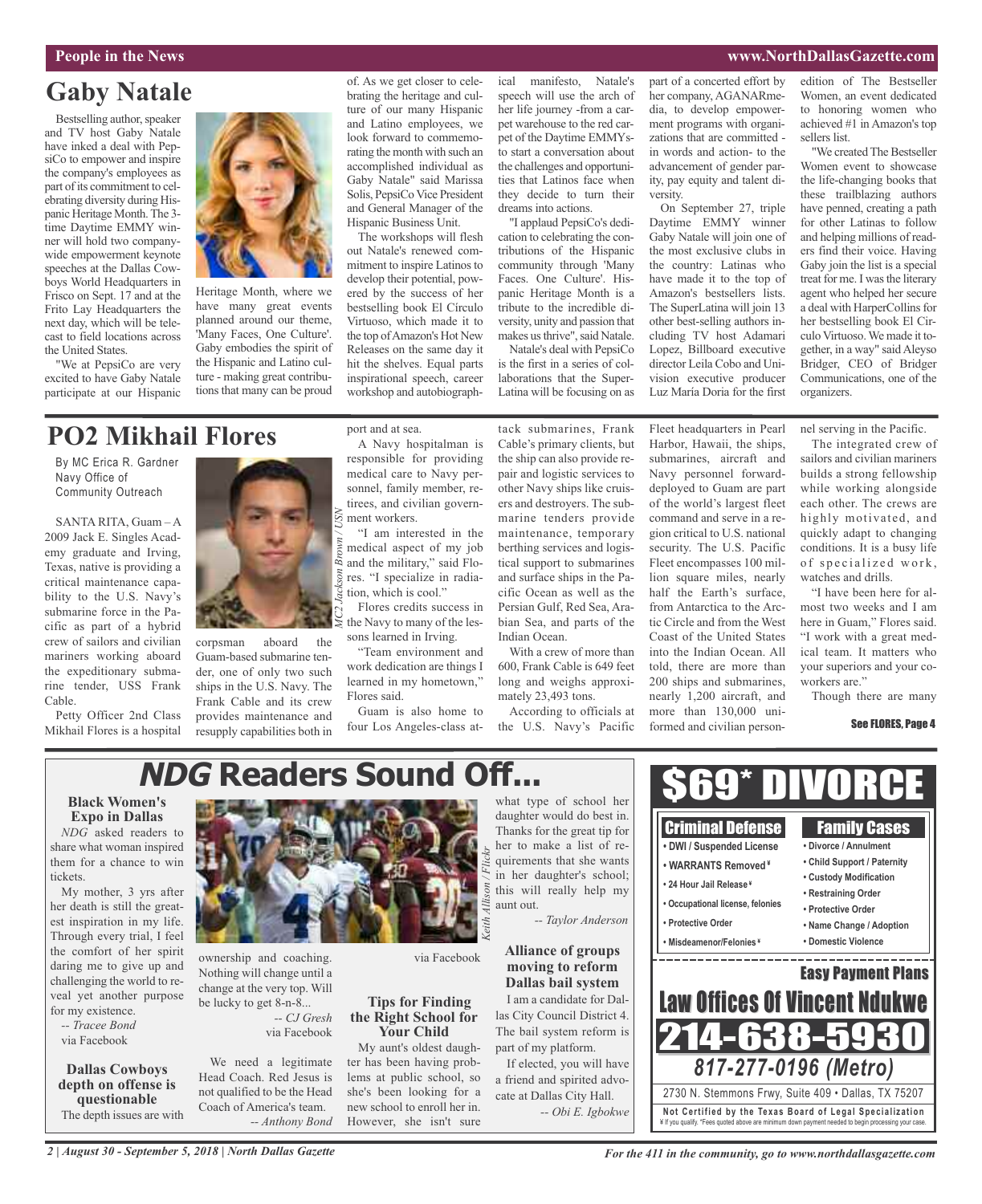#### **www.NorthDallasGazette.com Op-Ed**



# **EPA roll-backs will hurt people of color**

By Felicia M. Davis Director of HBCU Green Fund

President Trump visiting West Virginia to announce a major rollback in regulations limiting coal fired power plant emissions feels like being lost in a dark coal mine, reaching a fork in the tunnel with one direction pitch black and a bright light at the end of the other. The choice seems so obvious and yet the President of the United States of America intentionally heads into the darkness.

At the turn of the millennium we knew for a fact that the planet is warming and that greenhouse gases like carbon dioxide accelerate warming. We were aware of the human contribution and that limiting carbon emissions is the best way for humans to try to avoid catastrophic upheaval.

It took much time and work to get the Clean Power Plan in place that eliminating it is just short of insane. The president's announcement sent me back to our 2002 report "Air of Injustice: African Americans & Power Plant Pollution." The collaboration brought Dr. Joseph Lowery and Dr. Yvonne Scruggs-Lefwich of the Georgia Coalition for the Peoples' Agenda and Black Leadership Forum, respectively, to-

gether with Martha Keating and Angela Ledford Anderson formerly with the Clean Air Task Force and Clear the Air to mobilize and educate the African American community about the impact of power plant pollution on air quality, climate change and public health.

We reported that coal-fired power plants are the largest industrial emitters of a list of pollutants with negative health impacts such as increased asthma, lung disease, premature deaths and even increases in infectious disease. Long before Hurricane Katrina we tried to sound the alarm connecting poverty, race, geography and even insurance status to climate impacts. Scientists tried to explain that while we can't point to any single weather event as evidence of climate change, by the time the pattern is proven it will be too late. We're like slowly boiling frogs unable to grasp the upheaval that climate change is already causing.

We did a poor job of explaining what a global degree Celsius actually means, our hockey stick graphs and bathtub analogies only worked for people who understand climate science. People can't seem to connect floods, drought, fires, hurricanes and extreme weather to climate change. We should have stressed the fact that there are only ten global degrees of difference between today's climate and the ice age. We need to break things down in terms everyday people can appreciate. Perhaps we should remind Americans about the days of the Dust Bowl or the water wars between ranchers and farmers featured in western movies.

Looking back the 10 Principles of Just Climate Policy developed by the Environmental Justice and Climate Change Initiative (a diverse group of 28 US environmental justice, religious, policy and advocacy groups) included in the Air of Injustice appendix should have been featured more prominently. Principle number one: Stop Cooking the Planet and states plainly that, "Global warming will accelerate unless we can slow the release of greenhouse gases into the atmosphere. To protect vulnerable Americans, alternatives must be found for human activities that cause global warming."

If we started there and elevated these principles, there would have been a focus on workers and communities. We were adamant that "no group should have to shoulder the burden alone of transition from a fossil fuel-based economy to a renewable energy-based economy.We had in mind training and economic development for miners and other displaced workers.

While caring about the needs of local communities down to the individual, it is important to recognized that, "Global Problems Need Global Solutions" and as one of the largest contributors the US should be out front. The ParisAgreement was a major accomplishment. After decades of negotiations finally the whole world was on one accord when it came to the urgent need to collectively work to reduce emissions and adapt to changes that are inevitable. Resilience emerged as a priority given the magnitude of change underway.

We were headed in the right direction. How could we know that the fact that progress was made under America's first Black president, Barack Obama, would usher in a period that is best described as retrograde?

Truth and science are under attack and our most effective weapon is education. There is little that we can do to move those that know better but still make poor choices and head into the darkness. It is up to us to educate and embrace those that do not know better.We know better and it is up to us to do better.

## **A tribute to my colleague and neighbor**

#### By Congresswoman Eddie Bernice Johnson

For more than twenty years Senator John McCain and I were residents in the same condominium building in the suburbs of Northern Virginia near Capitol Hill. It was indeed a blessing to be his colleague and neighbor.

On the elevator in our building or in the halls of Congress, Senator McCain was a "gentleman legislator" who had a genuine concern for the well-being of others, and for the progress of the world and its people.

At the core of Senator Mc-Cain's character was a sense of goodness and grace. During an epic moment during the 2008 presidential campaign, when a supporter

charged that his opponent, Senator Barack Obama, was an "Arab," Senator McCain politely shook his head and said, "No, he is a decent family man, a citizen that I just happen to have disagreements with on fundamental issues."

Hisstatement was one that would not have been made by most politicians. It required immense courage to compliment an opponent during a heated election. The words he spoke came from the very depths of his soul.

In July of last year, having witnessed the necessity of the Affordable CareAct, Senator McCain moved against the wishes of his party and its leadership by voting against an attempt to repeal President Obama's signature piece of

legislation.

While he was a member of the Republican Party, Senator McCain worked diligently across the aisle to pass legislation and create policies for the good of the American people.

In the areas of foreign policy, campaign finance reform, human rights, immigration reform and others too numerous to mention, he was a passionate and relentless visionary.

Senator McCain was uncompromisingly honest. After the 2000 South Carolina Republican primary he apologized for not stating during the contest that he opposed the flying of the confederate flag above the state house.

As a member and as chair-

man of the Senate Armed Services Committee, Senator McCain helped to mold our nation's military policies.We are a safer nation, and our world is a better place because of his support of democratic institutions, his values and his selfless service.

When I think of my neighbor, who I will miss tremendously, I recall words found in the New Testament, which proclaim "Blessed are the peacemakers, for they will be called the children of God."

Senator John McCain, a lion among us for six decades of national service, went quietly in the night.Yet, his presence will remain with us forever!

*Rep. Eddie Bernice Johnson represents the 30th Congressional District of Texas.*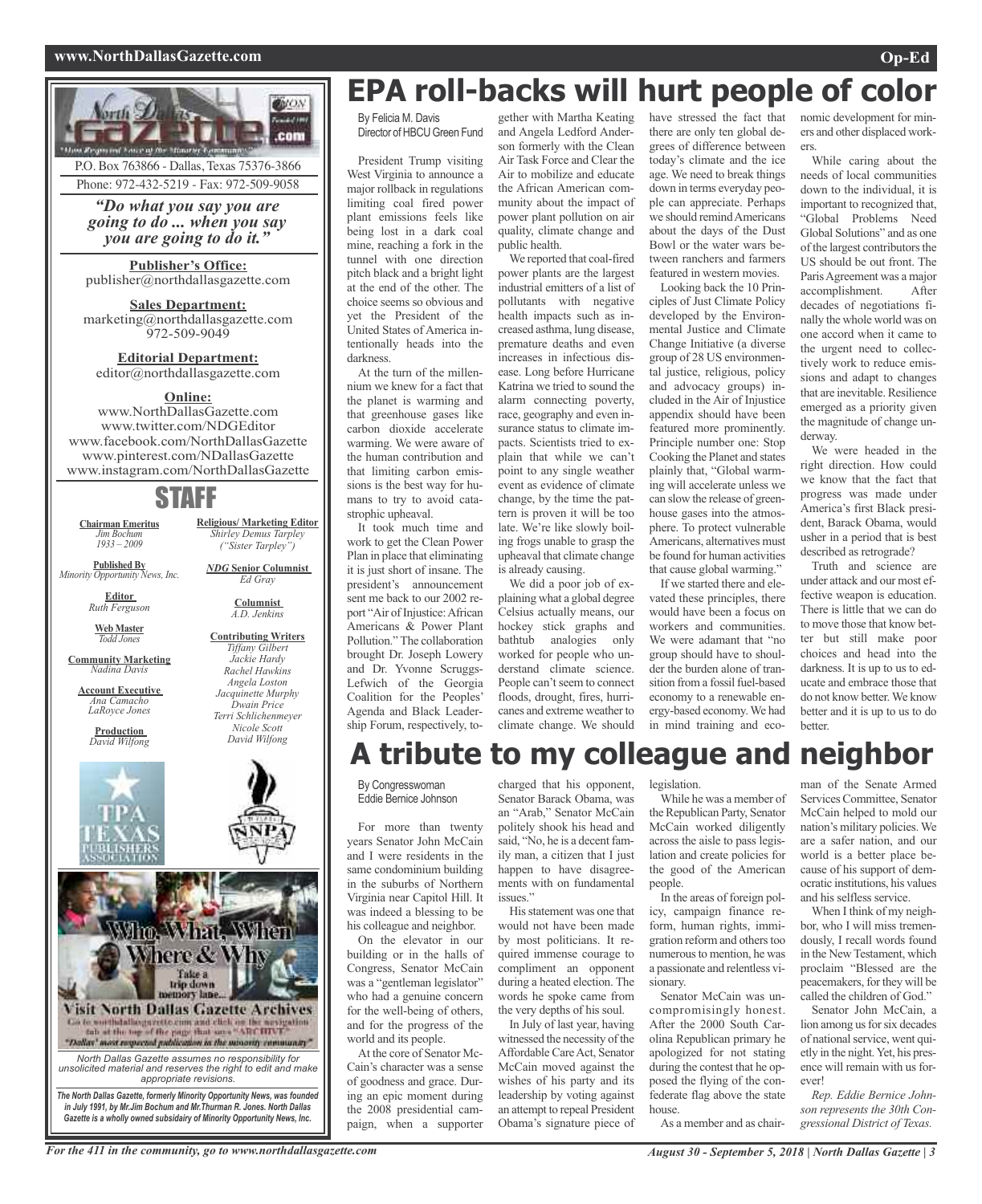# **Anxiety, depression, other mental distress may increase heart attack, stroke risk in adults over 45**

Adults ages 45 or older who experience psychological distress such as depression and anxiety may have an increased risk of developing cardiovascular disease, according to new research in Circulation: Cardiovascular Quality and Outcomes, an American Heart Association journal.

In a study of 221,677 participants from Australia, researchers found that:

• among women, high/very high psychological distress was associated with a 44 percent increased risk of stroke; and

• in men ages 45 to 79, high/very high versus low psychological distress was associated with a 30 percent increased risk of heart attack, with weaker estimates in those 80 years old or older.

The association between psychological distress and increased cardiovascular disease risk was present



even after accounting for lifestyle behaviors (smoking, alcohol intake, dietary habits, etc.) and disease history.

"While these factors might explain some of the observed increased risk, they do not appear to account for all of it, indicating that other mechanisms are likely to be important," said Caroline Jackson, Ph.D., the study's senior author and a Chancellor's Fellow at the University of Edinburgh in Edinburgh, Scotland.

The research involved participants who had not experienced a heart attack or stroke at the start of the study and who were part of the New South Wales 45 and Up Study that recruited adults ages 45 or older between 2006 and 2009.

Researchers categorized psychological distress as low, medium and high/very high using a standard psychological distress scale which asks people to selfassess the level.

The 10-question survey asks questions such as: "How often do you feel tired out for no good reason?" How often do you feel so sad that nothing could cheer you up?" How often do you feel restless or ofidgety?"

*Thought Catalog / Unsplash* During follow-up of more than four years, 4,573 heart attacks and 2,421 strokes occurred. The absolute risk – overall risk of developing a disease in a certain time period – of heart attack and stroke rose with each level of psychological distress.

The findings add to the existing evidence that there may be an association between psychological distress and increased risk of heart attack and stroke, she said. But they also support the need for future studies focused on the underlying mechanisms connecting psychological distress and cardiovascular disease and stroke risk and look to replicate the differences between men and women.

Mental disorders and their symptoms are thought to be associated with increased risk of heart disease and stroke, but previous studies have produced inconsistent findings and the interplay between mental and physical health is poorly understood.

People with symptoms of psychological distress should be encouraged to seek medical help because, aside from the impact on their mental health, symptoms of psychological distress appear to also impact physical health, Jackson said. "We encourage more proactive screening for symptoms of psychological distress. Clinicians should actively screen for cardiovascular risk factors in people with these mental health symptoms."

## **A day for overdose prevention**

International Overdose

Awareness Day (IOAD) is commemorated each year on Aug. 31. It is a day aimed at increasing awareness about substance use disorders and remember those lost to a drug overdose. "A Time to Remember, A Time to Act" is the theme of IOAD. In 2015, 52,000 Americans died from drug overdoses and opioid overdoses account for the majority of them. More than two million Americans currently suffer from substance use disorders related to prescription opioids.

In 2015, there were 1,174 accidental poisoning deaths that involved opioids. According to Texas Overdose Naloxone Initiative (TONI), drug overdoses are the leading cause of Accidental deaths in the U.S. Drug overdoses cause more accidental deaths than motor vehicle accidents and firearm homicides, combined. Reducing the stigma associated with substance use disorders also encourages people to seek treatment.

For more information, call 214-522-8600.

# **Texans Can Academy - C/FB golf team wins championship**

Texans Can Academies recently held their annual 2018 Dallas Can Academy Spring Golf Championship sponsored by the First Tee of Dallas on Thursday, May 24th, 2018.

The tournament, held at Grover C. Keeton Golf Course, included four competitive Texans Can Academies teams: Carrollton-Farmers Branch, Dallas Oak Cliff, Dallas Grant East, and Dallas Pleasant Grove.

Securing first place over the tournament was the student golf team from Carrollton/Farmers Branch consisting of Alice Garcia, Dominick Salas, Hailey



Caradine, Kaya Miller, Khalid Gill, Mama Konneh, and Marquise Winston.

The Carrollton-Farmers Branch Eagle golf team is coached by Krystle Martin and Patrick Ulbrich. Texans Can Academies

are 14 free, open-enrollment dropout recovery schools that welcome all students ages 14-21, who have struggled in a traditional high school setting. There are currently six Texans Can Academies cam-

**FLORES,** continued from Page <sup>2</sup>

ways for sailors to earn distinction in their command, community, and career, Flores is most proud of receiving a Navy and Marine Corps Achievement Medal for zero deficiencies while conducting a Bureau of

Medicine and Surgery audit in 2007.

"I really worked hard, after work, and on the weekends," said Flores. "I wanted to give the department a good name and make everyone proud."

As a member of one of the U.S. Navy's most relied upon assets, Flores and other sailors know they are part of a legacy that will last beyond their lifetimes, one that will provide a critical component of the Navy the nation needs.

"Serving my country, I

puses in the Dallas area.

The schools believe in providing the highest quality education for all students is necessary for ensuring their economic independence. To date, more than 143,000 students have

am ensuring that I am fighting for liberties and the people back home so they do not have to worry about the dangers that are out there," Flores said. "I am putting a good name to my family and the ability that I can leave a great legacy in the Navy."

through Texans Can Academies. For more information

changed their lives and the lives of their families

about Texans Can Academies, please visit www.texanscan.org.



**CASH TODAY!!!** Fair Price Offer Foc Oil and/or Gas Royalty

Call: 972-432-5219 (Leave Message)

Eriail: inquiries1909@gmail.com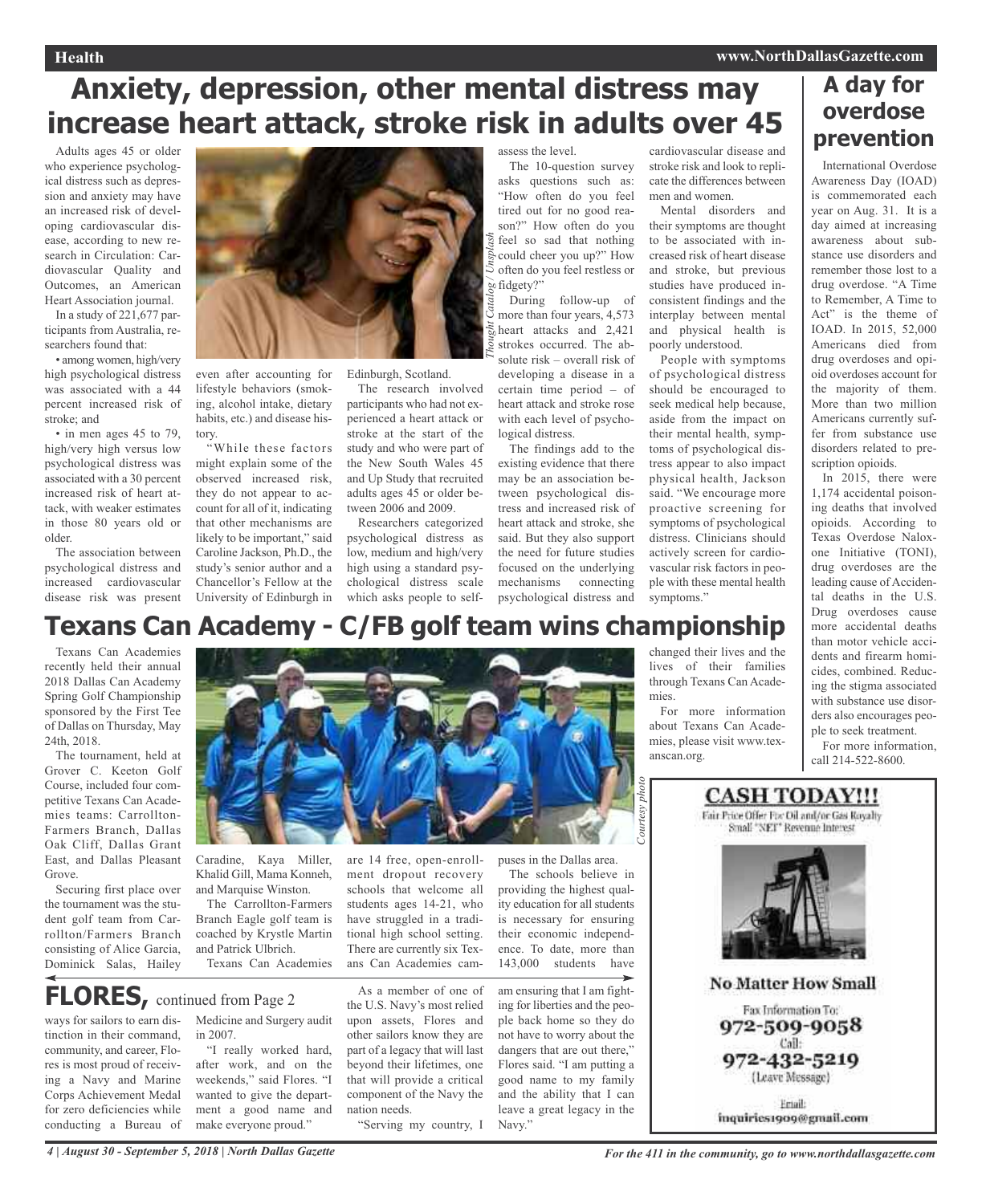# **Get home safe (and arrest-free) this Labor Day weekend**

The Irving Police Department will conduct DWI No-Refusal operations during the Labor Day holiday weekend. Additional officers, whose primary focus will be to locate and arrest impaired drivers, will be on duty. The operations will take place on the nights of Friday, Aug. 31 and Saturday, Sept. 1.

The Department will utilize a no-refusal approach to DWI enforcement. Persons arrested for DWI will be offered a blood test only (no breath tests). Officers will seek a search warrant, signed by a judge, in order



*"No Refusal Weekends" and DWI checkpoints are common during holidays like Labor Day. (Photo: versageek / Flickr)*

anyone refusing consent to a blood test.

The Irving Police Department encourages drivers to "Plan While You Can" to avoid the consequences of

to obtain a sample from impaired driving. A person's abilities, decisionmaking skills and judgment can diminish while under the influence of alcohol or drugs. Consider the use of a taxi or car service, a designated driver or public transportation as an alternative to driving after drinking.

If you see a suspected drunk driver, and you (or a passenger) can do so safely, please call 9-1-1 with the information.

#### **DART schedule changes for Labor Day**

Labor Day marks the unofficial end of summer in the U.S. and is celebrated with parades, barbecues, shopping and trips. Dallas Area Rapid Transit (DART) will operate a modified schedule for Mon., Sept. 3., to get you to your holiday

event safely.

• DART bus, light rail and Dallas Streetcar services will follow a Sunday schedule.

• The Trinity Railway Express commuter rail will not operate.

• DART's administrative offices, Customer Care Center and Lost and Found will be closed.

• Customers with questions about schedules can contact DART's Customer Information Center at 214- 979-1111 from 8 a.m. to 5 p.m.

• DART Paratransit services for customers with dis-

abilities will operate on a Saturday schedule.

**Community**

The Paratransit Scheduling Center will be closed on Labor Day. Customers may call Thurs., Aug.30, to book their trips through Mon., Sept.3, and Fri., Aug. 31, to book their trips through Wed., Sept. 5. Customers may call Tues., Sept. 4, to book trips through Thurs., Sept. 6.

X-Press Booking, Web Booking and voicemail will also be available.

DART route and schedule information can be found at www.DART.org.

## **Carrollton receives A+ ratings in national renter satisfaction survey**

The City of Carrollton received A+ ratings in the Apartment List Renter Satisfaction Survey, a national renter's study which drew responses from 45,000 renters. Responses were collected from 49 states and 175 cities between October 1, 2016 and December 6, 2017. The highest-rated categories for Carrollton were safety and low crime, and state and local taxes. Both received A+ ratings and were followed by quality of schools and affordability (B+).

"Living in Carrollton can be like a dream if you're looking for a suburb in a lovely town," according to AL. "… and Historic Down-



town Carrollton is an attraction in itself.

"Renters gave Carrollton an A rating overall and gave most categories above-average scores."

Carrollton earned higher marks than Fort Worth (B), Arlington  $(B<sup>+</sup>)$ , and Dallas (B), and similar scores compared to other nearby cities such as Garland (A) and Plano (A+).

According to AL, the renter survey is the largest survey focused exclusively on renters, and provides unique insight into what

## **Four Irving Companies earn places among Top 100 Retailers in America**

Dallas-Fort Worth is a good place to climb the corporate ladder. The Lone Star State is well represented on the National Retail Federation trade association's annual list of the top 100 retailers in America, with eight of the companies hailing from DFW and four of them have a significant presence in Irving.

Of the eight DFW companies, four of the top 100 retailers have a significant presence in Irving. Irvingbased 7-Eleven came in at No. 32; Irving-based craft store Michaels earned a

spot at No. 88; Irving-based oil behemoth Exxon Mobil Corp. found its way to No. 92; and iconic Dallas luxury legend Neiman Marcus just barely cracked the top 100 at No. 93.

The list was compiled with information from Kantar Consulting and ranks the industry's largest companies according to sales. "The list has changed very little over the past several years, thanks to retailers working smartly to modernize and reinvigorate their strategies and retail's measured pace of change," the

NRF says on its website.

The big Texas winner on the list was San Antoniobased HEB grocery store. Everyone has their favorite grocery store, but something about H-E-B inspires a fanatical devotion usually reserved for boy bands. That fandom helped propel it to become not only the top grossing retailer in Texas, but one of the top retailers in the nation.

Based on 2017 stats, H-E-B landed at No. 20 on the list with a whopping \$21.94

See RETAIL, Page 11

states and cities must do to meet the needs of America's 111 million renters. Renters gave their city an overall score, in addition to rating their city on 11 factors, including affordability, job op-

portunities, and safety. The study calculated overall satisfaction grades using the average city ranking from one to 10 and calculated category satisfaction grades using the percent of residents who

were "very satisfied" or "somewhat satisfied" with the aspect of their city.

To learn more about the City of Carrollton's awards and accolades, visit cityofcarrollton.com/awards.

## SPECIAL EXHIBIT June 5 - Sept. 3, 2018 | Included with Museum admission



Fifty years later, explore the unique tie between Robert F. Kennedy and Martin Luther King Jr.



411 Elm Street | Dallas, TX 75202 | 214.747.6660 | #rebelspirits f to @ #

Basel Santic Beinet F. Georgiy and Michie Lebar, Nep Av Hus promood by Wener Soldier Promotions and to promotiol beatly by<br>The Sixth Place Museum at Dealey Plaza. The earthfule was curated by Lonneste Schiller with august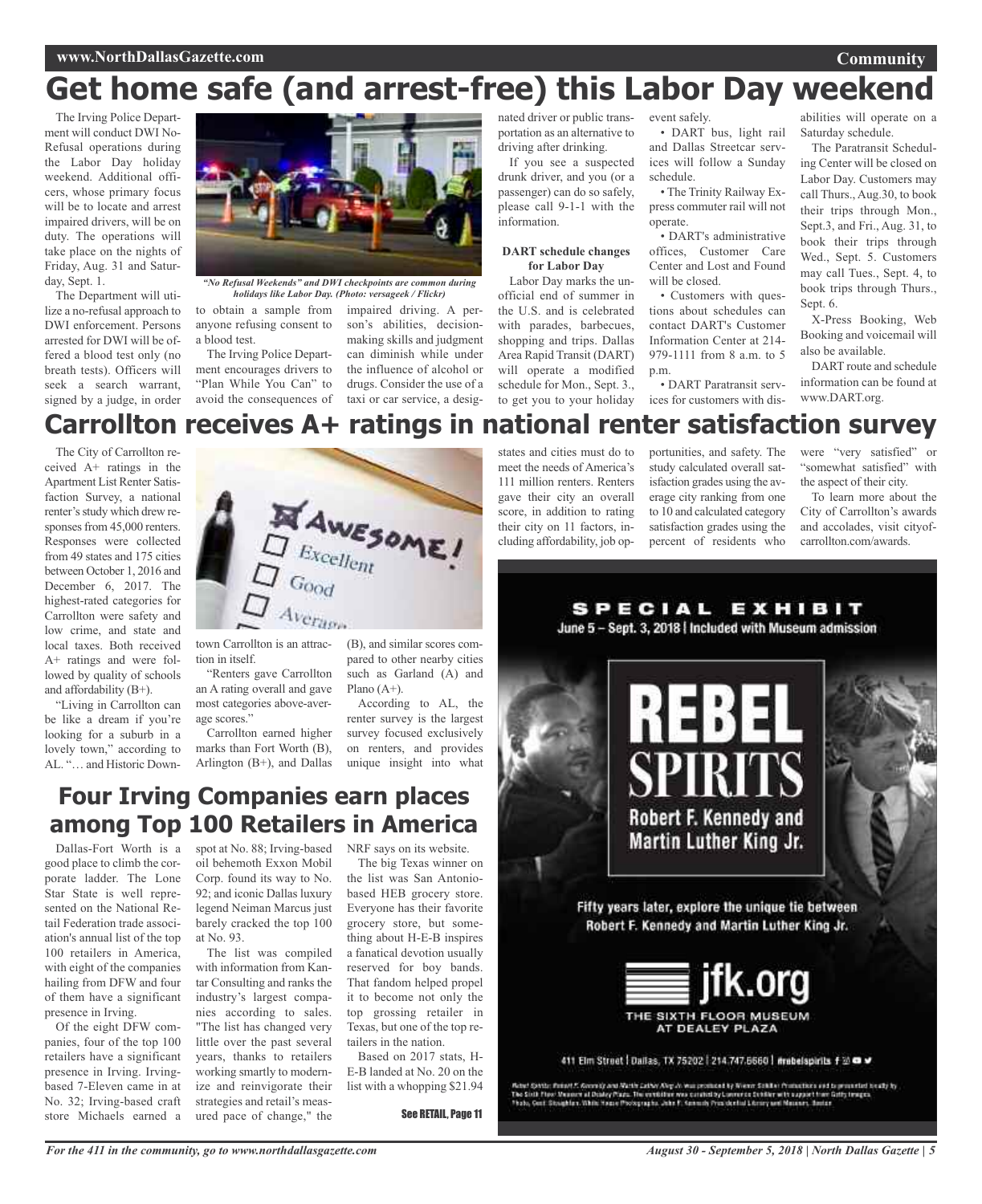# **Program to enhance college readiness efforts in Irving ISD**

iash

A nearly \$1 million investment from the Texas Instruments (TI) Foundation and the Irving Schools Foundation (ISF) will equip teachers with the tools they need to teach Advanced Placement (AP) courses more effectively at two Irving ISD high schools. Students who excel on AP exams could be rewarded for their success, as well as the teachers who teach them.

A \$750,000 grant from the TI Foundation and a \$150,000 award from ISF will fund the implementation of the National Math and Science Initiative (NMSI) College Readiness Program at two Irving ISD high schools for three years, beginning this school year.

"First, we want to thank the TI Foundation and Irving Schools Foundation for their generous investment in



the students and teachers of Irving ISD," says Laina Mc-Donald, Ed.D., assistant superintendent of school leadership. "With this support, our Advanced Placement programs at Irving and Nimitz High Schools will receive ongoing resources for teachers as well as academic support for students." NMSI's College Readi-

ness Program offers comprehensive, content-specific training and mentoring, instructional materials and ready-to-use classroom and lab materials for teachers, as well as expert-led study sessions, materials, supplies and mock tests for students. Students and teachers in the program also can receive monetary awards for their work and achievement. "Irving is home to more

than 30 national and international companies, where

skills in science, technology, engineering and math are critical," says Michelle Stie, vice president of teaching and learning for NMSI. "We are grateful to the TI Foundation and the Irving Schools Foundation for empowering us to deliver our

*Andre Hunter / Unsplash* proven programs in Irving ISD, and we are excited to get to work." "Irving ISD teachers are

some of the best in the business, so we leapt at the chance to partner with Texas Instruments Foundation to offer them reward and recognition for their results in the classroom," says Crystal Scanio, ISF president and CEO. "With the additional training that this grant will provide, we're confident that those results will be impressive indeed over the next few years."

Already, teachers have participated in training that includes lessons and labs they can deliver to students, and school leaders have worked with NMSI to ensure more students can access AP math, science and English courses.

"We need more students to be college-ready, and that includes access to, and success in, challenging math and science classes," said Andy Smith, Executive Director of the TI Foundation. "The NMSI College Readiness Program addresses this need head-on through a teacher training methodology that continues to show dramatic improvements in student math, science and English Advanced Placement test scores. We're excited about taking this remarkable, proven program to two schools in the Irving ISD to equip an underserved population of students with the knowledge and skills they will need to succeed after graduation."

NMSI and the College Readiness Program were founded in and continue to be operated from North Texas. More than 1,000 U.S. schools have participated in the program and after the first year, students have increased their number of qualifying AP exam scores by 10 times the national increase. That success is seen across student demographics and it continues to grow through the three-year program.

"Through the College Readiness Program, schools transform their cultures, teachers get the support they need, and students are propelled toward their highest potentials," says Stie. "These investments are a great development for Irving and for the future of North Texas."

# **Kids in Birmingham 1963 meet for the first time more than 50 years after historic civil rights tragedy**

BIRMINGHAM - Dale Long of Garland, Texas, will travel back to Birmingham in September, exactly 55 years after he escaped the church basement the day in 1963. The events culminating in

Street Baptist Church in Birmingham, Alabama in 1963 are widely recognized as pivotal in American Civil Rights. In the documented history of that time, a few

the bombing of the Sixteenth names stand out—the names of people who committed racial atrocities, those who led marches that helped turn the nation around, and those who died. But there are thousands of other names, those

black and white—who were witnesses to history. On September 14-17, 2018, more than twenty of these Kids in Birmingham 1963 will meet in the city where they grew

of school children—both

up, many for the first time. During the unprecedented meet-up, those kids, now adults in their 60s and 70s, will take time for healing and renewal, participate in the 55th anniversary commemo-

rating the bombing of the Sixteenth Street Baptist Church, and most important, share their stories with area students. Many of the activi-

#### See KIDS, Page 12

church and state," he shared.

If Dr. Flemmings had his wish, he would like to see more young adults mentoring and talking to students in the language only the young can comprehend. "The only answer (students) have is to somehow get Christ back into the schools," he adamantly contends. "You can do that not by mentioning His name, but by presenting his character through you."

The six lanes of separation are seemingly impossible to cross. However, the prose of Kipling also offers some hope to those who would but dare to seek hope.

"But there is neither East nor West…When two strong men stand face to face."

served students from the have to love yourself to love **SCHOOL,** continued from Page <sup>1</sup>

first through the twelfth grades—one room for elementary, one room for secondary with a kitchen dividing them.

Fast forward to present day when education is left in the hands of the State alone, schools face legislation like No Child Left Behind; and now replaced with Every Student Succeeds Act. The second "fix" is no better than the first. Academics were considered without care of the students' spirits and emotions.

"What the church provided was an avenue for students to have self-worth," Freeman says. "That's what the Bible teaches: that you

others."

In the Oak Cliff section of Dallas, the 3600 block of South Westmoreland runs north and south. Freedom Missionary Baptist Church is on the west side of the block, and Justin F. Kimball High School is on the east. Rudyard Kipling said, "East is East and West is West, and never the twain shall meet."

Dr. Mack T. Flemmings, Sr. is the pastor of Freedom, located on S. Westmoreland since 1979. For the past 44 years, Dr. Flemmings has looked across the six lanes of pavement diving the church and school. He often considers ways his congre-

gation might support their neighbor. But due to bureaucracy and apathy, those six lanes of roadway seem as vast and deep as the Grand Canyon.

Why can't those lanes be crossed? *NDG* asked Dr. Flemmings directly.

Dr. Flemmings suggests there are no lanes of division, but rather "The Wall" constructed by our founding fathers. The intent was to prevent the State from dictating how a man should worship his god. The interpretations of men, after that, have created a broad grayline between church and state, according to Dr. Flemmings. Laws and governmental restrictions hamper the efforts of the church, but the biggest impediment facing the church is the unwillingness of men and women to get involved.

"There was a time when (Freedom MBC and the schools near it) were close. We've given our blood, sweat, treasure," Dr. Flemmings reflects.

Over the past 44 years, Dr. Flemmings has observed the ravaging effects of urban decay. He points toward rises in bullying, suicide, teen pregnancy, school dropouts and teen fatalities. "I'm burying more than I'm Baptizing," Dr. Flemmings mournfully declares. He has also witnessed the birth of deep and brooding anger more prevalent in students today.

"It's really anger from home, and it's an anger due to letdown," he suggests. Kids antics are desperate attempts to gain attention even if it is not positive attention. Dr. Flemmings contends the lack of enough adults teaching morals and values is a key factor. It is a result of parents often failing to teach their children boundaries and basic home values. "Everyone isn't religious, but we are all spiritual beings," he says.

Dr. Flemmings falls short of saying the mere infusion of the church back into the schools will solve society's ills, but he does believe, their absence is a part of the problem.

"There is no doubt in my mind that schools are less safe and less productive because of the separation of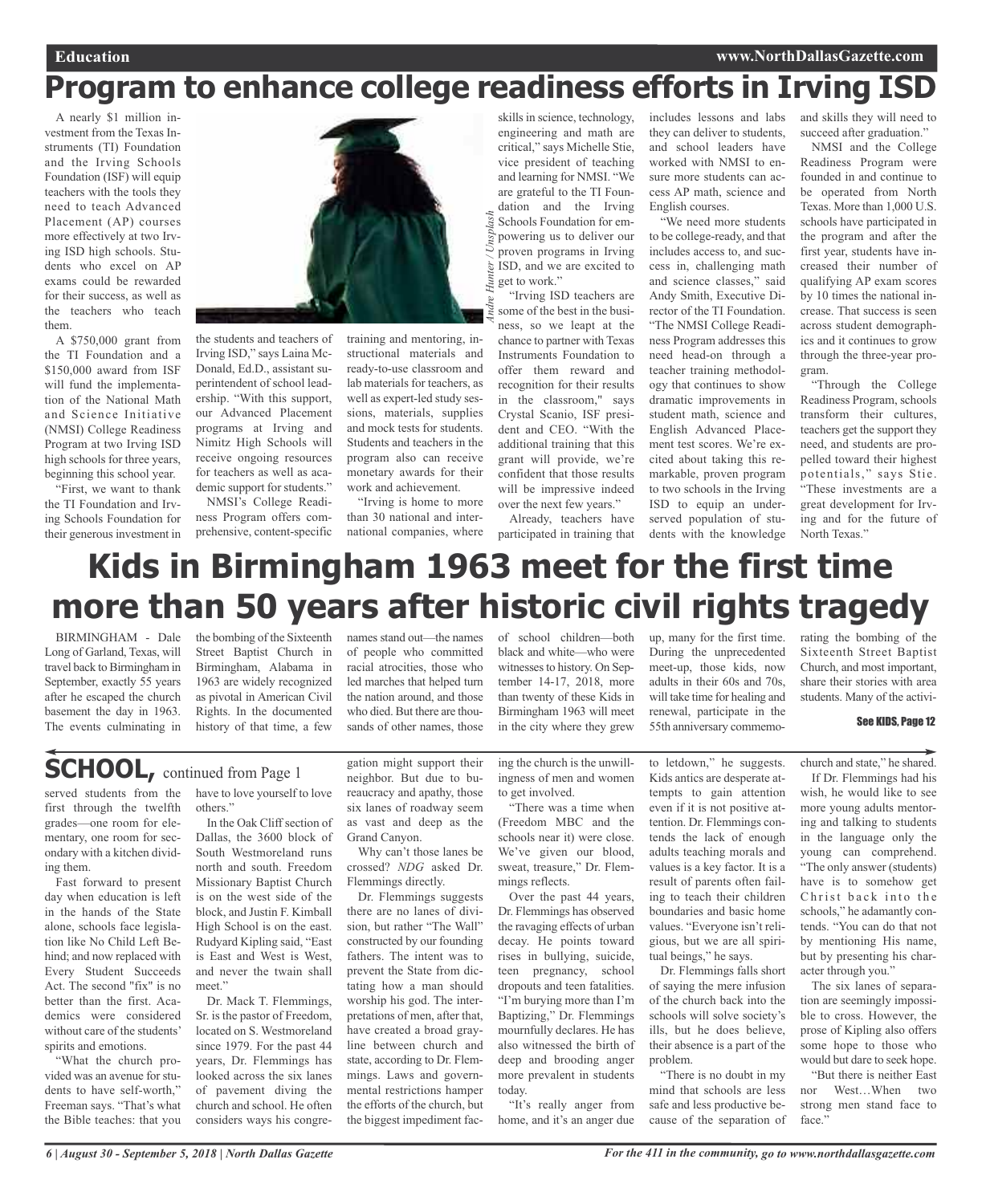**WELLS** 

**FARGO** 

# We're<br>re-committing<br>to you

## By creating new ways to help keep your money safe

We've been dedicated to protecting your hard-earned money. That was true when we first opened our doors 166 years ago, and it's true to this day. We will alert you to certain card activity we find unusual. If it's not your purchase, we'll help you resolve it. It's a new day at Wells Fargo, but it's a lot like our first.

## Established 1852 Re-Established 2018 Learn more at wellsfargo.com/renew

Availability may be affected by your mobile carrier's coverage area.<br>© 2018 Wells Fargo Bank N.A. All rights reserved. Member FDIC.

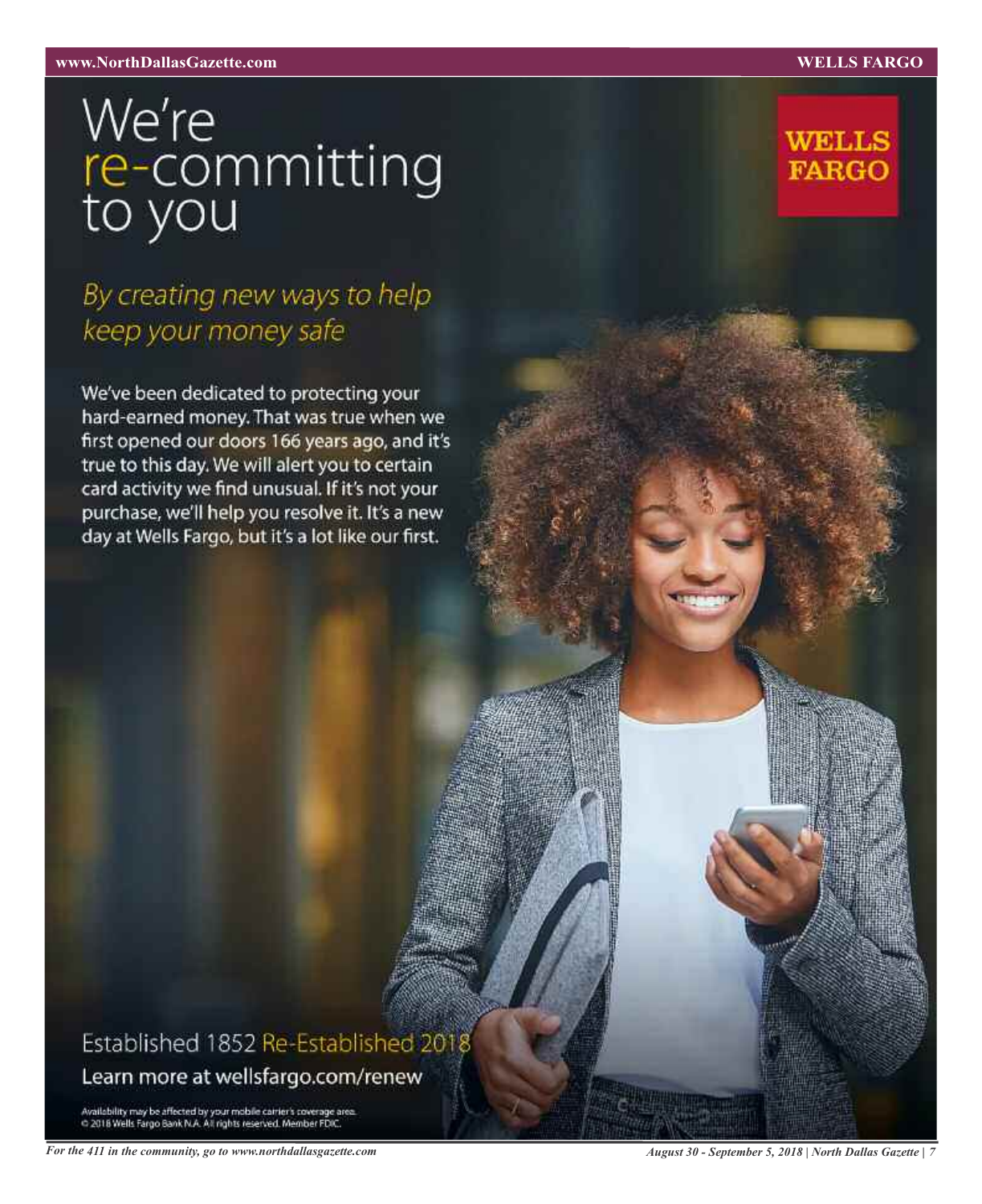## **www.NorthDallasGazette.com**

## **City Briefs**

**Allen**

**Alfie from The Russ Martin Show** and the **Eagle Street Team** will be hosted on Sep. 1 from 6 p.m. to 8 p.m. at American Shaman of Allen. There will be food, drinks, CBD and more. Everyone attending will have a shot at winning tickets to see Rise Against or Bullet For My Valentine.

For more information visit Facebook.com/events.

## **Carrollton**

**Labor DAY Daiquation** at Blends Daiquiri Lounge will be held on Sep 1 from 3 p.m. to 9 p.m. at Blends Daiquiri Lounge, in Carrollton. There will be n.o.l.a. inspired daiquiris, hookah lounge, upstairs VIP lounge extras, free parking, full dining menu, and drink and food specials. For more information and to buy tickets visit Eventbrite.com

## **Dallas**

The **TBAAL Riverfront Jazz Festival** will be held on Aug. 31 to Sep. 2 at The BlackAcademy ofArts and Letters Inc., in Dallas. For three days, the 2018 festival attendees will browse and shop through vendor booths, experience diverse

foods and enjoy music performances. Produced by TBAAL, the Riverfront Jazz Festival promises to be another one of Dallas' annual major attractions for patrons, thousands of tourists and Dallas citizens. For more information visit Facebook.com/events.

## **Irving**

The **You Can Do It Conference** will be held on Sep. 1 from 12 p.m. to 4 p.m. to Homewood Suites Irving / DFW North, in Irving. This day will be jammed packed with powerhouse speakers Dr. Catrina Pullum, Kym Strong, Tammy Price, and Trenette Wilson. They will speak on subjects ranging from finance, business etiquette, startup businesses, and shifting the mindset will have every woman ready to live their best life. Be sure to arrive by 11:30 a.m. Tickets are \$50.

For more information and to buy tickets visit Eventbrite.com.

#### **Lewisville**

**Music, Tacos, & Games to Support Democratic Candidates** will be hosted on Aug 31 from 6:30 p.m. to 9:30 p.m. at Old Town Brewhouse, in Lewisville. Join your fellow Democrats for a fun night with a DJ, karaoke, taco truck, and games to support our Democratic candidates in the Nov 6 election. Bring your favorite game. Democratic swag available for donation. Free Democrats Protect yard sign to everyone in attendance. For more information visit Facebook.com/events.

#### **Plano**

Collin College will host the **THE ARTS FAC-ULTY** on Aug. 29 to Sept. 26 at Collin College's Plano Campus, Room A175, in Plano. A free reception will be held on Sept. 6, from 4 p.m. to 7 p.m. The diversity of media and styles will showcase professors' work collectively and for students to learn about art courses offered at Collin. Those courses include 2-D design, 3-D design, ceramics, communication design, digital arts, drawing, figure drawing, jewelry/art metals, painting, photography, printmaking, sculpture and watercolor. For more information about this or other exhibitions, contact Gallery Director Julie Shipp at 972.516.5070 or jshipp@collin.edu.

## **Dallas Mavs Foundation open a career counseling center for homeless parents**

The Mavs Foundation recently hosted an unveiling of a new Parent Opportunity Center Computer Lab at Vogel Alcove. On Tuesday, Aug. 14, Dallas Maverick Salah Mejri, representatives from the Mavs Foundation, PPG Paint, and Vogel Alcove attended the unveiling of the new center. The Parent Opportunity Center will be for homeless individuals, primarily young parents, in the Dallas area.

In the Parent Opportunity Center, parents will receive career counseling and coaching services free of charge to assist them with securing employment, training, and education, in order to provide for their



*A special visitor gets some personal time with Dallas Mavericks player Salah Mejri at the opening of the new career counseling center. (Courtesy photo)*

families. Along with the room renovation and new furniture, computers will be used for job searches,

ment. See MNP, Page 12<br>
over 250 graduates of the have a proven track record See MNP, Page 12 resume development and other education/training to pursue career advance-

## **Candidates for judge seats, state representative face audience questions at Dallas political forum**

By David Wilfong *NDG* Contributing Writer

On Aug. 27 another round of Monday Night Politics was held at the African American Museum at Fair Park. Hosted by the Dallas Examiner, the series provides a forum for candidates seeking political office, and an opportunity to interface with the public. Monday night's event featured two judicial races and one campaign for state representative.

The first race highlighted was the 101st Judicial District Court, where Staci Williams is seeking to hold off a challenge from Republican Mike Lee in the general election. Williams was the only candidate appearing at the MNP forum (both candidates are invited in each race). She took the opportunity to remind the audience she had been there four years prior, and emphasized she had kept her promises made at the time. Williams had told the vot-

ers she would make the process fair in her court, which is a civil court and has distinct differences from the criminal process. She said she has made a point to give attorneys ample time to prepare instead of rushing cases through. In the area of remaining involved in the community, Williams touted her personal program she has implemented to better inform Dallas County residents of the particulars of the civil court process.

"We'll talk about it more, but I want to talk about the Citizens Civil Academy which is a program that I created to educate citizens about the civil court process," Williams said. "It's free, non-partisan, and we take them all over Dallas County. In fact, we had



 $Stephanie$  *Fargo* (left) was the first Republican of the season to acception *an invitation to the Monday Night Politics forum. She is competing with Democrat Chika Anyiam (right) for the judge's seat in the Dallas County Criminal District Court No. 7. (Photo: David Wilfong / NDG)*

Citizens Civil Academy and it doesn't cost the taxpayers of Dallas County one penny. It comes from my campaign fund."

The second segment of the evening featured both candidates for Dallas County Criminal District Court No. 7. In this race, Democratic nominee Chika Anyiam faces Republican Stephanie Fargo for the judges bench. Anyiam overcame a field of three competitors to gain the Democratic nomination. Fargo currently holds the position. Fargo comes to the race as a former prosecutor, and Anyiam's experience is in criminal defense.

"I think you guys can see from this evening that the criminal justice system, criminal justice reform should be a bi-partisan topic," Fargo told the largely Democrat audience. "Take the politics out of it. As a judge I seek justice. As a prosecutor, I sought justice. It was important to me, I'll say it again, to figure out why that case happened so that we can keep that person from coming back to the criminal justice system. The differnce between me and Ms. Anyiam is that I now have a proven track record. I had a proven track record as a prosecutor, and now I have a proven track record

as a judge."

Anyiam was quick to point out Fargo was appointed by Texas Governor Gregg Abbot, and was not put on the bench by the voters

"Please remember that Judge Elizabeth Frizell was the judge of this court," Anyiam said. "(She) resigned and so we're both – my opponent and myself – are running for that bench. I have the experience, over 20 years as a criminal defense attorney. I have the track record. I was selected by my peers three times as one of their best; not just because I walk the halls and do pleas, but because I'm a trial lawyer, and we need a good trial judge as the presiding judge of the Criminal District Court No. 7."

The final segment for the evening centered on the race for Texas House of Representatives District 113. In that race, Democrat Rhetta Andrews Bowers faces Republican Jonathan Boos. The current state representative, Republican Cindy Burkett is not seeking reelection, so there is no incumbent. Bowers was the only candidate attending Monday night's MNP forum.

Bowers said her oppo-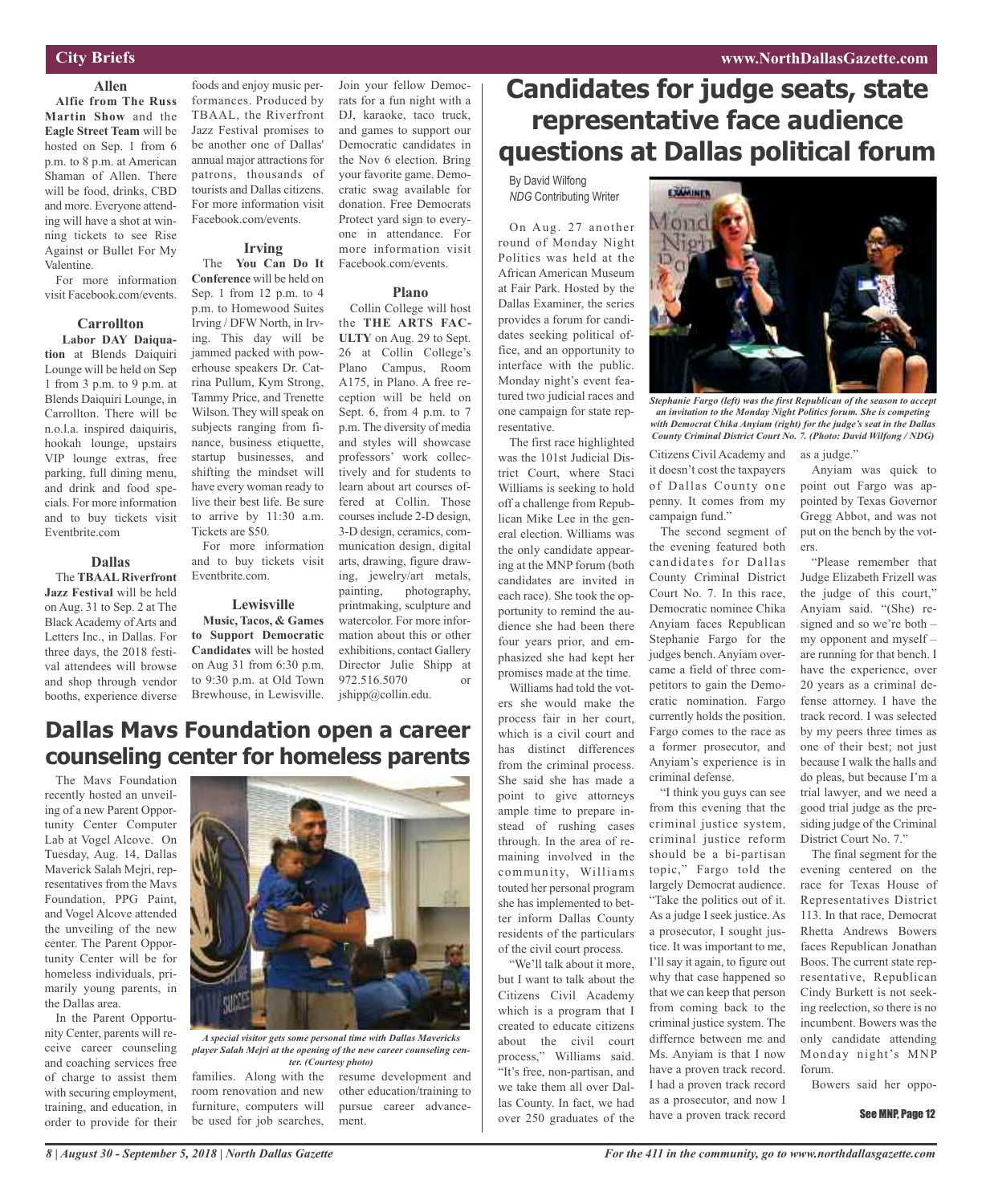# **Dallas Cowboys depth on offensive is questionable**

By Dwain Price *NDG* Sports Contributor

ARLINGTON – Dallas Cowboys coach Jason Garrett will be the first to admit that backup quarterback Cooper Rush struggled mightily during last Sunday's 27-3 loss to the Arizona Cardinals in a preseason game at AT&T Stadium.

Garrett also will be the first to admit that there were mitigating circumstances attributable to those struggles by Rush.

In going down in flames to the Cards, the Cowboys played without – among others — center Travis Frederick, right guard Zack Martin, quarterback Dak Prescott and running back Ezekiel Elliott. Those four players are very key components to a Cowboys' offensive attack that's expected to make a lot of noise while advancing to the playoffs this season.

"We knew it was going to be a challenge (for Rush) with the combination of guys that we were playing with versus the combination of guys that they had in the game early," coach Jason Garrett said. "Obviously we were depleted on the offensive line, and that is one of the reasons that Cooper got the opportunity to play.

"They were playing their frontline guys, so we knew it was going to be tough sledding in that situation. But again, that's a great opportunity to evaluate a guy, to see how he handles that adversity. Unfortunately for him, turning the ball over a couple times hurt us."

Overall, the Cowboys turned the ball over a whopping eight times against the Cardinals. Obviously they hope to retain possession of the pigskin a bit more when play their final preseason game on Thursday at 7 p.m. on the road against the Houston Texans.



Rush, who is battling Mike White for the backup quarterback spot behind Prescott, was 11-of-17 for 93 yards and a pair of interceptions against the Cardinals. He's just happy the Cowboys are working on a short week after that disastrous showing against Arizona.

"You want to get back out there, you don't want to think about it all week," Rush said. "I'm really excited to go out there and get another shot at it.

"We've got a strong group of guys, a strong team. Everyone picks each other up. Throw that one away and get right back to this week for Thursday."

In the three preseason games, Rush is 32-of-49 for 275 yards, one touchdown and two interceptions, while White is 17-of-22 for 157 yards and one interception.

The Cowboys are closely monitoring Rush's performance just in case something happens to Prescott.

"I think the biggest thing you want to go back and look at is just play-by-play in how (Rush) responded to the adversity," Garrett said. "You just don't want to get out of whack when you're struggling as a group.

"You've got to maintain your poise, you've got to keep making good decisions. We'll evaluate that when we look at the tape."

Elsewhere, Prescott has only been on the field for four drives this preseason while leading the Cowboys to 17 points. With the regular season set to start Sept. 9 at Carolina, is that sufficient enough time to get on the same page with a mostly new cast of receivers?

"I don't think there's never enough work, but I think we've had a lot of reps together, we've had enough to play well,'' receiver Cole Beasley said. "I'm going to continue to work with him until it's perfection, and I don't think that's ever achieved.

"We're going to keep grinding all season. There's always room for improvement."

In the meantime, Martin participated in practice on Tuesday for the first time since hyper-extending his left knee during the Aug. 18 preseason game against Cincinnati. Frederick, meanwhile, is suffering from an auto-immune disease call Guillain-Barre Syndrome, and it is not known how long he will be sidelined.

Frederick, in a statement, said he had received a pair of treatments already and will continue those treatments.

"After a very extensive examination and discovery process over the past few weeks, I have been diagnosed with having Guillain-Barre Syndrome which is an auto immune disease. I am feeling much better from an overall strength perspective.

"I am very optimistic about my condition and the immediate future, as I have been told that the illness was detected at a fairly early stage. My doctors have told me that it is not possible to determine a time table for a return to the field right now, but I am hopeful that I will be able to play as soon as possible."

The Cowboys also had to reluctantly address the status of defensive end Randy Gregory, who has returned this summer after being suspended three times by the NFL for violating its substance abuse policy. During the game against the Cardinals, a tweet by NFL writer Jason La Camfora raised concerns about Gregory's battle with addiction, but it didn't elaborate.

After Tuesday's practice, Gregory, who collected a sack against Arizona, repeatedly said he had no comment on the tweet. But owner Jerry Jones said: "His status is really day-today. Every day is another day there. Randy came into this league as an outstand-

ing player. There is no questioning his talent.

"Having said that, we just have to continue to work. He'll be the first one to tell you. It's the same story from me, but we have to go day-by-day with him. We wouldn't have him out there if we couldn't plan on him. You saw (Sunday night) and you saw in his other work – really, this entire training camp – that he gives us that additional pressure."

The importance of having Gregory on the Cowboys'

defensive front wall can't be overstated.

"He has just done a really good job, right from the start when we started practicing out in Oxnard," Garrett said. "He looked like he was in good shape, he looked like he had his football legs underneath him.

"He is a very instinctive player, a very instinctive pass rusher. He has got great quickness, speed, and explosiveness, and a real knack for getting to the quarterback.'



GREAT TICKETS AVAILABLE @ LIVENATION.COM

**Enter to Win! Ticket Giveaway**

*NDG Entertainment Ticket Giveaway!!! Visit us on Facebook to win tickets to the the hottest events in Dallas/Fort Worth!!!!*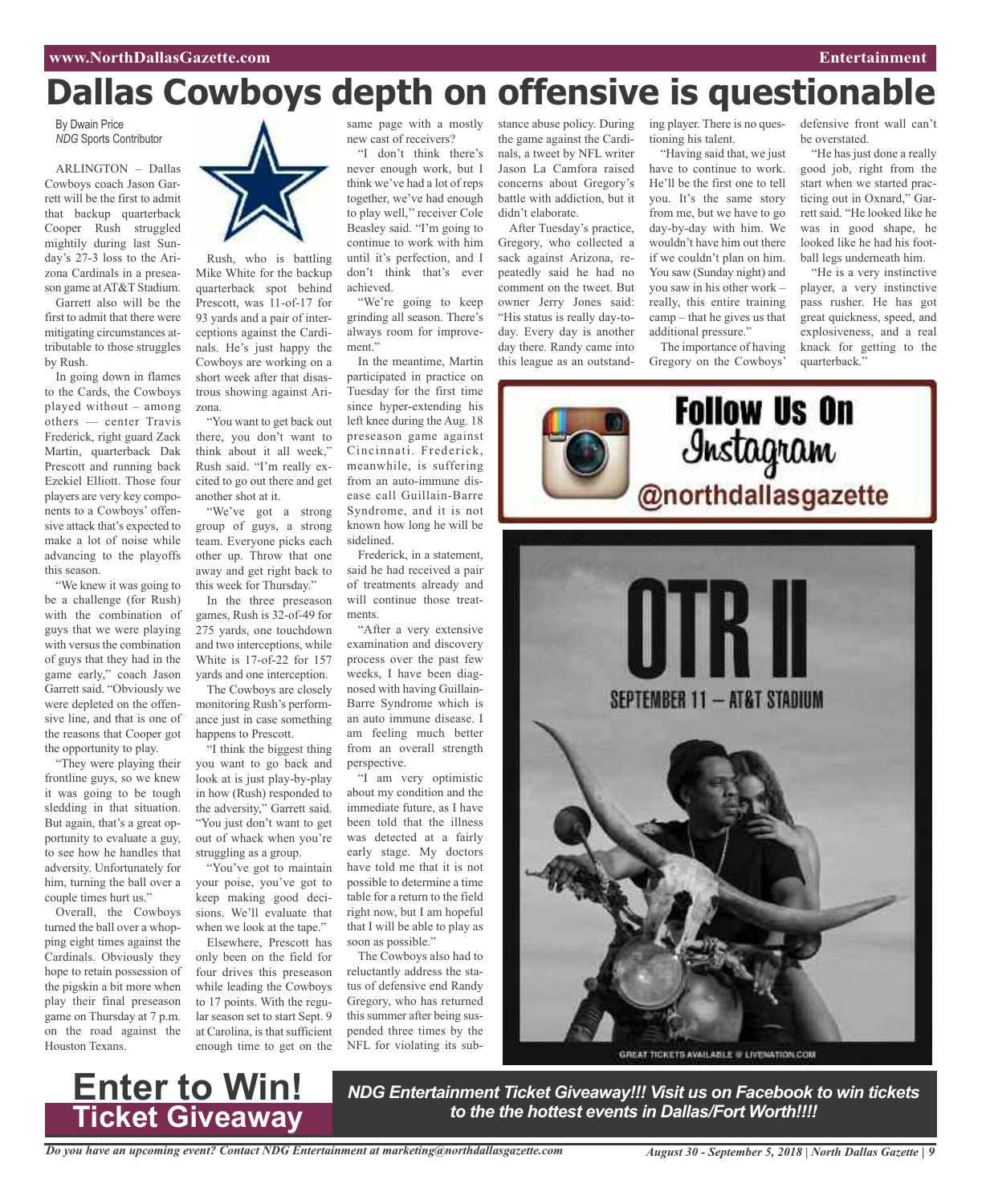## **NDG Book Review: How Not to Get Shot – And Other Advice From White People**

By Terri Schlichenmeyer

#### Stop.

Put your hands in the air and don't move. Keep 'em where they can be seen. Get down, get down, get down, get on the ground! Those are words that nobody wants to hear but read "How Not to Get Shot" by D. L Hughley and Doug Moe, and you'll know exactly how to react.

For most of your life – and, for that matter, for most of your Mama's life, your Grandad's life, possibly your Great-Grandad's life – white people have been telling black folks



what to do. That's why you need this book; in fact, it "might be the most important book you buy this year…" because it's by a black man who translates the confusing parts of what white people say to black people. It's a book for black

people, but Hughley recommends that you pass it around because there's always gonna be somebody next.

The first thing you need to know might be the most important: how not to get shot. To start, learn how to "comply with police orders," because black people, says Hughley, are "very target-y-looking." If you're a mind-reader, that's good; that's what you really need to be.

Look online and you'll see that white people have made it simple: "' Don't break the law and you won't get shot.'" Other things you

might want to remember: Don't use your pockets. Don't reach for a weapon, a driver's license, or dreams. Anything can look like a gun, so don't carry anything, ever, at any time.

"Do be an angel," but understand that things will still get "twisted" to make you look bad if you're arrested – even when you're innocent. Don't drive a car that's too nice. Never accidentally get lost in unfamiliar neighborhoods. Dress "less threatening" and "don't match the description." If you have to have tattoos, "get ones that are butterflies or Smurfs…" Know your history. And if somebody brings up the subject of taking a knee and the NFL, remind them "who brought politics into the sport in the first place."

In a sea of humor books that are not funny at all, "How Not to Get Shot" is refreshing because it's very funny, in the most sarcastic way possible.

And yet, authors D.L. Hughley and Doug Moe have managed to do something unique: they'll make you snort just before they leap into serious-as-a-judge territory. No, this book isn't ha-ha-hilarious all the time; it's stand-up comedy on a page, but it's also edgy and

biting, and it talks to readers about things they've already been thinking but perhaps just haven't said. Hughley and Moe offer humor – but also commentary about events, past and current; real advice, usable and solid; as well as shared outrage.

And so. This book is funny, no matter how you cut it. It'll make you want to read bits of it aloud to your friends – but it's also sobering and nothing to laugh about. Once you start "How Not to Get Shot," though, you'll love it and you'll never want to Stop.

## **Labor Day options in Dallas includes fashion, Gospel music, yoga and more**

By Tiffany Gilbert *NDG* Entertainment

**Culture Couture:** fashion show is Friday, Aug. 31 at 7 p.m. at the One Love Lounge. This is an opportunity to support your favorite local fashion designers and models. This multicultural fashion show and after party will offer a fusion of DFW's best Carribean, African, and American music, fashion, and cuisine all in one building. Register at Eventbrite.

Potter's House is hosting the **2018 McDonald's ICGT** on Aug. 31 at 7 p.m. the 12th annual McDonald's 2018 Inspiration Celebration Gospel Tour appeals to a wide range of gospel music lovers with a FREE and unforgettable music experience for the entire family. This year's lineup of award-winning talent includes Deitrick Haddon, Donald Lawrence, Ricky Dillard, JJ Hairston, LéAndria Johnson, Todd Dulaney and Canton Jones. Radio personality Lonnie Hunter resumes hosting duties. Register at Eventbrite.

The **DFW FREE DAY OFYOGA** is bringing back hybrid Hatha + Vinyasa class at Nike Dallas on Sept. 1 from 9 a.m. to 10 a.m.



Tone your core, create beautiful lines and build your mental strength. But hurry they only got 40 spots available so sign up quickly at Eventbrite.

The **You Can Do It Conference** scheduled for Sept. 1 at Noon at the 1600 Viceroy Dr. was created to ignite confidence, hope, and strategy for everyday women who desire balance in their personal and professional life. This event will expose toxic and thoughts that trigger unhealthy patterns, and actions that prevent us from unlocking our full potential, and creating streams of wealth from an authentic place. Tickets for the event are at Eventbrite.

**Beauty Boss Brunch** on Sept. 1 at noon is just the event for you to learn how

to start your own business in the beauty industry. Doing services and actually doing business are totally different. Come learn how to start or grow your business, social media, business laws, branding, build your website and more. Register for the Arlington event at Eventbrite.

**Piles** will be performing live Sept. 2 at 9 p.m. for Labor Day Weekend with an official all white affair. DJ Duffey will also be celebrating with a birthday bash with special guests like Trap Boy Freddy, Bay Bay, Mr. Hit That, and many more. The party is going down at 17727 Addison Rd with tickets starting at \$20 and can be ordered at Eventbrite.

Get your laugh on Labor Day at the **Laugh Out Loud Comedy Show** fea-

turing Roylee Pate, Kasey start at \$17. Evans, Jamaal Dennis, Lauren Ashley, and Kali Vega all under one roof on one night.

Live at the Texas Theater Center in Oak Cliff. Tickets

**Black Women's Wall Street Networking Event** is for us by us, as we take entrepreneurship to another level. This will be an envi-

ronment to showcase your business and business ideas with other like-minded women on Sept. 5 at the Ricchi Towers starting at 6 p.m. More info on their Facebook page.



**CENTER PRESENTS BOYZ II M** 7:30PM THURSDAY, SEPT. 13, 2018

**WINSPEAR OPERA HOUSE** 2403 Flora Street, Dallas, TX 75201 Tickets & Info: www.attpac.org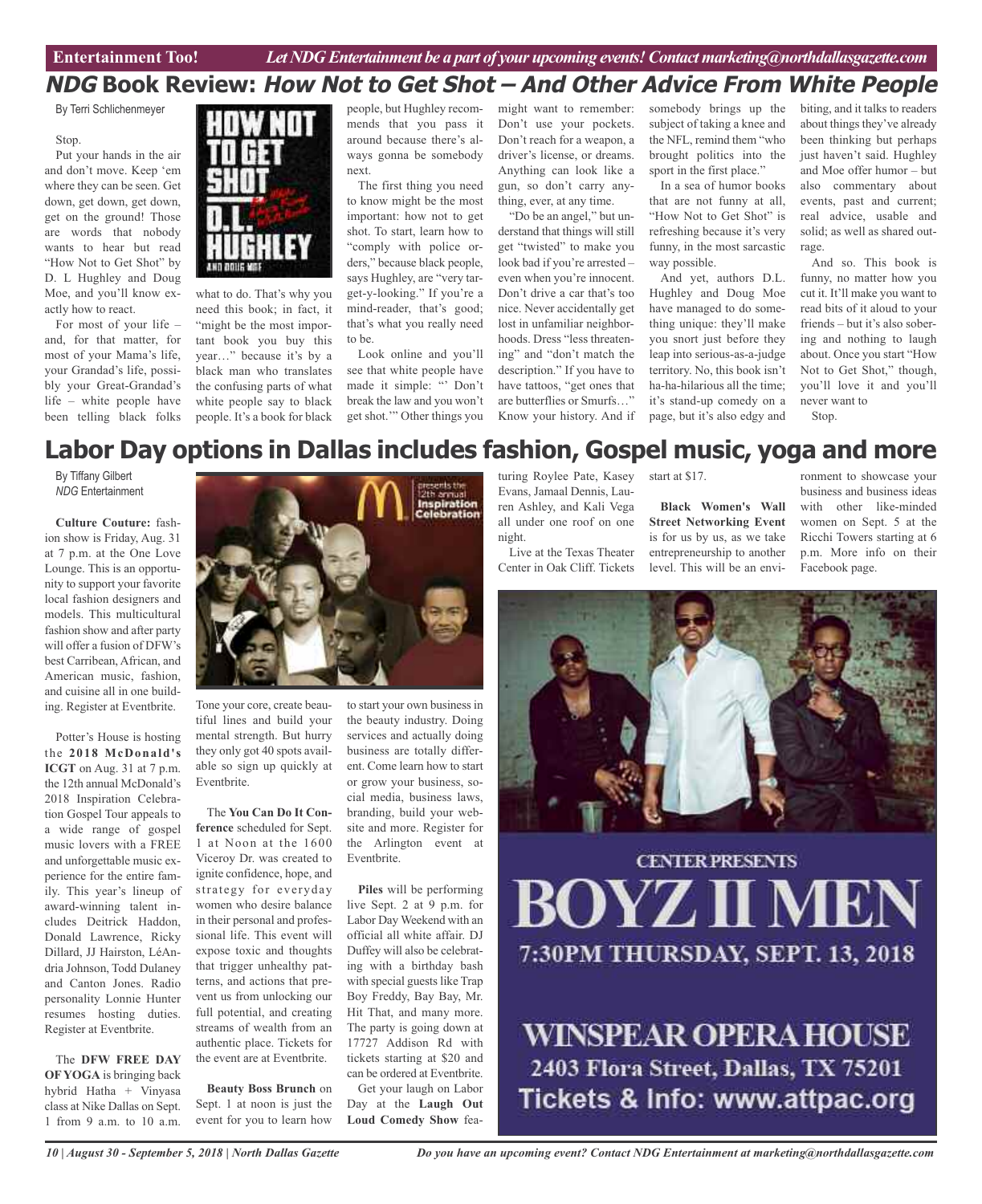## **Without more federal reforms, Black wealth to be wiped out by 2053**

#### By Charlene Crowell

For years, and particularly in recent months, major news outlets have heralded the nation's robust economic recovery. From rising corporate profits, to lower unemployment, or rising stock prices on Wall Street, many consumers might conclude that financial stability not only returned after the Great Recession but continues to climb.

But for people of color, and specifically Black America, the state of the economy has not recovered. Instead of low unemployment, many who were laid off during the foreclosure crisis today are under-employed and cope with paychecks that that lead to more month than money. Recent college graduates remain living with their parents, often due to burdensome student debt that delays them setting up their own households. And according to a recent report by the Federal Reserve, a single \$400 unexpected expense led to borrowing, selling something or not being able to pay for four in 10 adults last year.

These seldom unacknowledged financial disparities emerged during testimony at a Capitol Hill hearing on August 21. A subcommittee of the U.S. Senate's Committee on Health, Education, Labor & Pensions heard and learned about how a history of economic exclusion, combined with a more recent wealth shift to the top 10 percent of income earners, leads to a bleak financial future for people of color.

Scott Astrada, Federal Ad-

vocacy Director for the Center for Responsible Lending (CRL), testified to the "fear, anxiety and despair facing millions of Americans as they look toward a financial future plagued with uncertainty and loss."

Citing data from multiple and recent research reports, Astrada noted a still-growing economic divide that has worsened since the Great Recession. Today, the wealthiest 10 percent now own 76 percent of the nation's wealth, and the median net worth of Blacks and Latinx are respectively \$11,000 and \$14,000. Further, the May 2018 Federal Reserve's Report on the Economic Well-Being of U.S. Households in 2017, found that fewer than 40 percent of adults feel they are on track to retire with adequate savings, and 25 percent have no retirement savings at all.

"For households of color, the Great Recession erased the economic progress made over the past three decades in their entirety," said Astrada. "If current trends continue, it will take 228 years for the average Black family to reach the level of wealth White families own today. For the average Latinx family, matching the wealth of White families will take 84 years."

"Ultimately," Astrada continued, "if current trends continue Black household wealth is on the path to hit zero by 2053."

Two long-standing federal policies were cited as key components to today's financial disparities: government-backed mortgages and Social Security. Both federal

programs, according to Astrada, have a sordid history of discrimination that brought long-lasting and significantly diminished and deliberate federal efforts to diminish the financial wellbeing of Black Americans.

In 1935, the year that Social Security began as a financial safety net for older Americans, the New Deal program excluded domestic and farm workers. Representing nearly a third of the nation's workforce in the 1930s, these Americans were also largely people of color. A 2017 publication jointly released by Prosperity Now and the Institute for Policy Studies, The Road to Zero Wealth, tallied that long-time economic exclusion to be approximately \$143 billion in 2016 dollars.

Fast forward to 2018, and generations of lower wages and benefits translates into nearly a third of Black retirees relying solely upon Social Security as the sole source of retirement income for more than half of retirees for all races.

Similarly from 1934 to 1968, widespread redlining in the Federal Housing Administration (FHA) lowdown payment, government-backed mortgages denied Blacks and other people of color opportunities to build and transfer wealth from one generation to another. During this 34-year span, only two percent of FHA mortgages were available to people of color. In just one city, Chicago, this three-decade exclusion shortchanged Black Chicagoans by \$3 billion in 2017 dollars."

"The harm of homeown-

those companies in large part due to its focus on local communities through programs that honor educators and invest in area nonprof-

The grocery giant also endears itself to Texans by being a great place to work. In late July, Forbes ranked H-E-B as one of America's 300 best workplaces for women, using data that covered everything from diversity to working condi-

its.

tions.

**RETAIL,** continued from Page <sup>5</sup>

billion in sales, coming in ahead of powerhouses like Kohl's, Starbucks, Nordstrom, and Wendy's.

The ranking is even more impressive when you consider H-E-B's number of stores. A handful of other grocers made the top 20, but H-E-B reached its figure with only 330 stores. Compare that to Florida's Publix Super Markets (No. 15) who made \$34.56 billion

with 1,384 locations or Illinois-based discount grocer Aldi, who netted \$25.86 billion with 2,250 outposts.

What inspired so many Texans to open up their wallets? The NRF didn't offer any context, but in June, professional services firm KPMG LLP conducted a study asking U.S. consumers to rate their feelings on 250 national brands. H-E-B landed at No. 4 among ership disparities," added Astrada, "is especially clear when considering that twothirds of the net wealth that is held by the middle 60 percent of families is in the form of home equity, resulting from, among other factors, invested wealth and appreciation."

The lack of convenient access to full-service banking was identified by Astrada is a third factor diminishing Black wealth. Communities of color, particularly those with low-incomes, frequently lack access to traditional banking. Often these same communities are where high-cost, alternative financial services offering check-cashing, money orders, or payday loans sell their predatory products.

"Individuals cannot simply save and borrow as necessary to smooth dips and spikes without access to affordable and wealth building credit," said Astrada. "Predatory lending ensnares families already in emer-

gency situations." Since the onset of the TrumpAdministration, multiple federal agencies such asthe Department of Education and the Consumer Financial Protection Bureau have emphasized the need for more consumer informa-

tion.

Although a 2017 report by Prudential Financial, Inc. entitled, The Financial Wellness of America, found that a majority of workingAmericans suffer from financial stress due to struggles to pay monthly bills, and/or saving for the future, the corporation's representative at the hearing representative attributed this financial angst to "the evolution of retirement and healthcare benefit offerings."

Vishal Jain, a vice president with Prudential Financial, Inc.'s Workplace Solutions Group testified, "Today's workers are having to assume increased responsibility for their financial security. When coupled with day-to-day financial obliga-

tions, such as mortgages and student loan debt, it is easy to understand why employees may be experiencing higher levels of stress about their financial situation."

**Market Place**

None of the other persons testifying in the hearing spoke to the continuing discrimination that people of color encounter despite federal and state laws calling for equal treatment.

But Astrada did.

"For the purposes of this hearing, I want to underscore that financial literacy cannot, by any means, solve everything…Furthermore, the limits of financial literacy, in the context of discussion, require that strong regulators and sound consumer protection policy remain at the root for retirement readiness," concluded Astrada.

*Charlene Crowell is the Communications Deputy Director with the Center for Responsible Lending. She can be reached at Charlene.crowell@responsiblending.org*

| Game # | Game Name / Odds                                             | s    | Official<br>Close of<br>Game | End<br><b>Validations</b><br>Date |
|--------|--------------------------------------------------------------|------|------------------------------|-----------------------------------|
| 1847   | \$250,000 Cash Winfall<br>Overall Odds are 1 in 3.68         | \$10 | 9/2/18                       | 3/1/19                            |
| 1626   | Did I Win?<br>Overall Odds are 1 in 3.51                     | S1   | 9/6/18                       | 3/5/19                            |
| 1857   | Weekly Half Grand<br>Overall Odds are 1 in 4.62              | Sì.  | 9/8/18                       | 3/7/19                            |
| 2044   | The Cash Wheel<br>Overall Odds are 1 in 5.05                 | S3   | 9/29/18                      | 3/28/19                           |
| 2037   | Some Like It Hot<br>Overall Odds are 1 in 4.70               | \$1  | 10/24/18                     | 4/22/19                           |
| 1861   | <b>Instant Bingo</b><br>Overall Odds are 1 in 4.24           | S2   | 10/24/18                     | 4/22/19                           |
| 2009   | Bling<br>Overall Odds are 1 in 4,65                          | Ś2   | 10/24/18                     | 4/22/19                           |
| 2033   | <b>High Roller</b><br>Overall Odds are 1 in 3.89             | S5   | 10/24/18                     | 4/22/19                           |
| 2036   | Power 5's<br>Overall Odds are 1 in 3.97                      | \$5  | 10/24/18                     | 4/22/19                           |
| 2026   | Super Hit Super Ticket"<br>Overall Odds are 1 in 3.45        | \$10 | 10/24/18                     | 4/22/19                           |
| 1845   | \$100 Million Golden Treasures<br>Overall Odds are 1 in 3.16 | S20  | 10/24/18                     | 4/22/19                           |

lie 18 or older to partners a dchot. The Years Labley supports falses attacked and<br>sylamics. PLAY RESPANSION, his hulp with a garming problem, **responsibling.org**<br>ID 2016 Train Labley Carl tonors. All sights reserved.

LOTTERY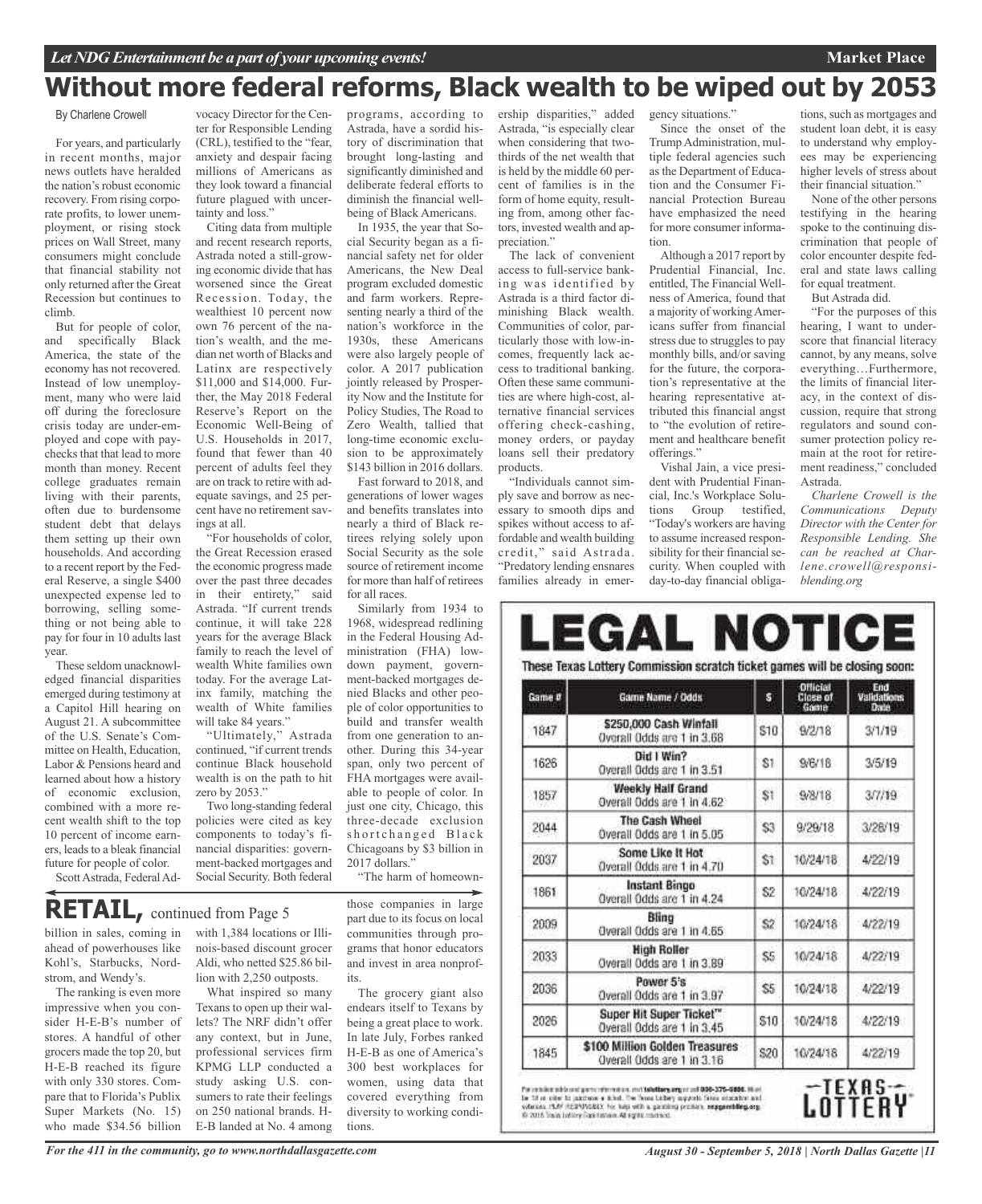# **To ex-felons: Keep your hustle, but change your product**

By Shannen Hill **NNPA Contributor** *LosAngeles Sentinel*

Lamont Carey has taken his past and created a new future in literature, spoken word, motivational speaking and criminal justice reform.

Growing up in Washington, D.C., Carey saw family members and loved-ones arrested and harassed by police officers. He became a target himself, when he started selling drugs at the age of 11. Police were an enemy for Carey and at 16 years old, he was charged as an adult for armed robbery along with selling guns and drugs. He would go on to complete 11 years in

Birmingham 1963 TM will be open to the public.

Kids in Birmingham 1963 TM was formed as a website in 2013 by Ann Jimerson. Jimerson launched the site to document and feature the firsthand accounts of about 60 children who lived in Birmingham during the Civil Rights era. The website of-

"I built up a dislike for police because every time Isaw them, they were hurting or taking away someone that I love.What I didn't know as a kid was that the people who they were arresting were

prison.

criminals," said Carey. At the time, battle rap was popular and Carey would battle different inmates for fun. One of Carey's inmates told him that he was a good story teller and challenged him to write a book. His first book, *The Hill*, was a hit in prison and when Carey was released, he thought about publishing it. However, with not much of a following, he couldn't find a publisher who

races responded to and were affected by the events of 1963. Since then, the website has linked educators, students, and researchers who want to interview its members, to understand the dichotomies that existed under Jim Crow and segregation

was willing to give him a fair percentage of the sales.

Carey decided to put publishing the book on hold and got into spoken word poetry. At first Carey was just going to poetry clubs to listen, but after heckling a few of the hosts, he got called out to come to the stage and perform. Carey freestyled on the spot and got a great response from the audience. He decided to go back the next week with something written and not only did he get an applause, but an audience member asked for a copy of his poem on a CD. Once Carey started recording his poetry, he became popular on the poetry scene, so popular

due to the social and political climate, they had no contact with one another," says Ann Jimerson."Today, that's nearly impossible for most

Contact: Ann Jimerson,

rich the history of that pivotal

children to Imagine.

that he received a call from Russel Simmons, himself, to be on the television show, Def Poetry Jam. Spoken Word Poetry became Carey's first major platform.

"People wanted to hear my poetry in other countries and some of the countries, I couldn't even travel to because of my felony conviction," said Carey. "The biggest problem I have with the criminal justice system is that I made mistakes in my past, but now I have been home over a decade and that criminal record still infringes on my rights to be able to thrive and move about."

Once Carey had a following, he decided to publish the

time. But most important we tell our stories to help make today's social and political Robinson, daughter of the first African American to play for Major League Base-

climate in America better." Jimerson continued, "Those who don't know history are destined to repeat it."

One of the highlights of this historic gathering will be

book that he wrote in prison, The Hill, which became a three-part fiction series about life in prison. Carey also worked with a school district in Albany, N.Y. to publish a poetry book for students to use in class along with a book about using art to be an entrepreneur. His latest novel, Dead Before 18, guides young men in finding positive ways to handle anger and stay out of trouble.

Along with literature and poetry, Carey also does motivational speaking and runs two companies. One of his companies, LaCarey Enterprises, focuses on helping youth express themselves though art, literature and spo-

ball, Jackie Robinson. Jackie Robinson's life was chronicled in the highly acclaimed box office success "42." He often visited Birmingham

ken word. His other company, Contact Visits, helps formerly incarcerated people transition back into society. One of Carey's main goals is to improve the criminal justice system. While he has been fortunate with success, he realizes everything that is stacked against criminals, even after serving their time.

Carey is dedicated to helping the formerly-incarcerated see their value and change their futures. For more information on Carey's businesses, visit www.contactvisits.org and www.lacareyenterprises.com. You can also find Carey on all social media platforms @Lamont-Carey.

soon-to-be-published book of fiction for young adults, about the pivotal year of 1963.

The city of Birmingham, and some of the "Kids," play a role in her book.

For more information, visit www.KidsInBirmingham1963.org.

(202) 425-5702 KidsInBirmingham1963@gmail.com during the 1960s. Ms. Robin-@KidsInBham1963 a book signing by Sharon son will speak about her "The mission of our coming together will be to con-**COLLABORATE** tinue to tell our stories. We think it's important to capture the voices of children to en-







"I've originally from Sacramento. California, go learning about the history and culture of Dallag is really cool to me."





# apply online **CFBJOBS.COM**

fers an opportunity for them to share their stories, docuham children in 1963 lived in proximity to each other, but

ties planned for Kids in menting how people of both

**KIDS,** continued from Page <sup>6</sup>

## **MNP,** continued from Page <sup>8</sup>

nent was funded by West Texas money and Empower Texans (a Political Action Committee). She also said he was an anti-vaccination advocate, which she sees as dangerous given the current rate of disease in nearby areas.Aproponent of public education, she warned her opponent was a supporter of school vouchers. She also noted she would be the first African American to hold the seat in Austin.

"I want to bring representation to our community that represents us," Bowers said. "The district itself is 43.1 percent Anglo, 49.4 percent Black and Brown, and 7.5 percent 'other.' And what I found when I was that substitute teacher is that our students, and our community needs representation that looks like us."

There will be no MNP forum held on Labor Day, but it is scheduled to return

"In some cases, Birming-

during the 1960s.

on Sept. 10. There may be changes to the venue and races in upcoming weeks due to candidate availability and size requirements.

## TISEO PAVING COMPANY 419 E. Hwy. 80, Mesquite, TX 75150 Tel: (972) 289-0723 Fax (972) 216-5637 www.tiseopaving.com Performing Concrete Street Paving in the Metroplex Area We Accept Subcontracting Bids

For All Public Works Projects in the Dallas Area. We Are Accepting Applications for Concrete Mixer Drivers and Heavy Equipment Mechanics

**Equal Opportunity Employer** 

*12 | August 30 - September 5, 2018 | North Dallas Gazette*

*For the 411 in the community, go to www.northdallasgazette.com*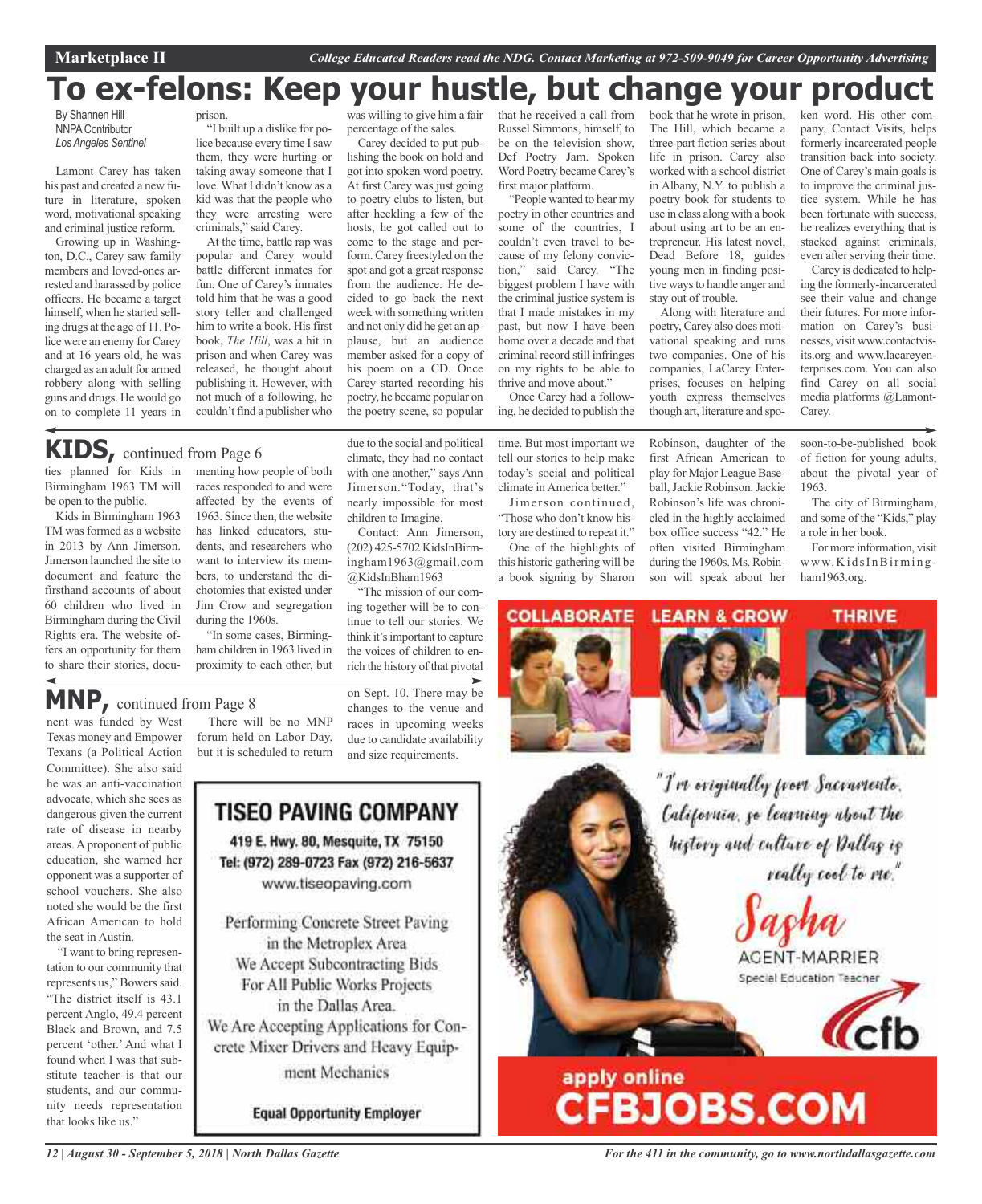# **Upcoming DFW area job fairs**

## **Sept. 5 GM Job Fair**

A Job Fair will be held on Sep. 5 and will accept walkins from 9 a.m. to 1 p.m. at the GM Universal Facility, In Grand Prairie. They are looking to hire forklift drivers and warehouse workers. 2nd and 3rd shift positions available. Applicants must bring two two pieces of valid/unexpired ID. For more information please contact Bryant Whitaker at 817-513-5402 or bryant@malacehr.com.

#### **Sept. 6 Job Fair Open House**

The Job Fair Open House will take place on Sep. 6 from 10 a.m. to 2 p.m. at 2120 West 33rd. St., in Dallas. They will be accepting on-the-spot interviews and applications from cooks, food preps, first airline food equipment handlers (must have class a or b cdl), driver helpers, materials storekeepers/forklift operator, food and beverage cart assemblers, equipment and sanitation utility workers, building maintenance, and vehicle mechanic (diesel/auto). May be subject to same-day background check and drug screening. Applications can be completed upon arrival or online at www.lsggroup.com/work-us/jobs/

## **Sept. 10 Dallas Job Fair**

A Dallas Job Fair will be hosted on Sep.10 from 10 a.m. to 2 p.m. at Double-Tree, in Dallas. Meet faceto-face with local recruiters & hiring managers who will be onsite and ready to offer on the spot interviews and job offers. Available positions range from entry level up to professional & management. To prepare for this event be sure to dress professionally and bring at least 10-20 copies of your updated resume. For more information call (508) 981- 6995.



#### **Sept. 12 Dallas Career Fair - Meet Fortune 500 Companies**

Dallas Career Fair - Meet Fortune 500 Companies will be held on Sep 1 from 10 a.m. to 1 p.m. at Double-Tree, in Dallas. You will be able to meet recruiters from local, regional, and Fortune 500 companies. Many of the companies represented at the fair will have base + uncapped commission pay structure, flexible work schedule, full benefits, 401k, stock options, company car or gas allowances, president club trips & other incentives, and opportunity for immense growth. Business professional attire is required, and be sure to

bring plenty of resumes. To register or apply visit CareerBuilder.com

#### **Sept. 13 Sales Associate Hiring Event**

The Sales Associate Hiring Event will be held on Sep. 13 from 8 a.m. to 1 p.m. at AutoNation Ford, in Frisco.

The Sales Associate will interact with hundreds of customers and help guide them in their vehicle purchase in a no-haggle sales environment. Base salary plus incentives will be offered.

Requirments: High school diploma or equivalent

• Proven ability to provide an exceptional customer experience

• Drive to set and achieve targeted goals

• Prior sales experience, retail preferred



*basis of race, sex, religion, age or disability in employment or the provision of services.*

• Excellent communication, consultative, interpersonal and organizational skills

• The willingness to follow up with customers

• Experience and desire to work with technology

• Valid in-state driver's license and an acceptable, safe driving record

To apply, send your resume to figueroae@autonation.com.

## **Sept. 18**

**Dallas Job Fair** United Career Fairs is hosting DALLAS JOB FAIR Sales and Management on Sep. 18 starting at 6 p.m. at Renaissance Hotel, in Addison. Available positions range from entry level up to professional &

management. To prepare for this event be sure to dress professionally and bring at least 10-20 copies of your updated resume.

## **Oct. 17 Dallas Career Fair - Sales,**

**Management, Business Development**

The Dallas Career Fair-Sales, Management, Business Development will be held on Oct. 17 at 6 p.m. at Hilton Garden Inn, in Las Colinas.

You will first be offered a formal executive presentation in which each company will introduce itself and the opportunities they offer. You will then be free to meet with hiring managers from each company that has attracted your interest. At the same time, you will be able to network not only with various employers but also with other professionals.

Wear business professional attire and be sure to bring plenty of resumes.

#### **Oct. 25 Live Recruiting/Hiring Event**

The Live Recruiting/Hiring Event will be held on Oct. 25 from 11 a.m. to 2 p.m. at Magnolia Hotel Dallas Park Cities, in Dallas. Be sure to register at eventbrite.com. Dress professionally and be sure to bring plenty of resumes. For more information contact 877-561-5627.

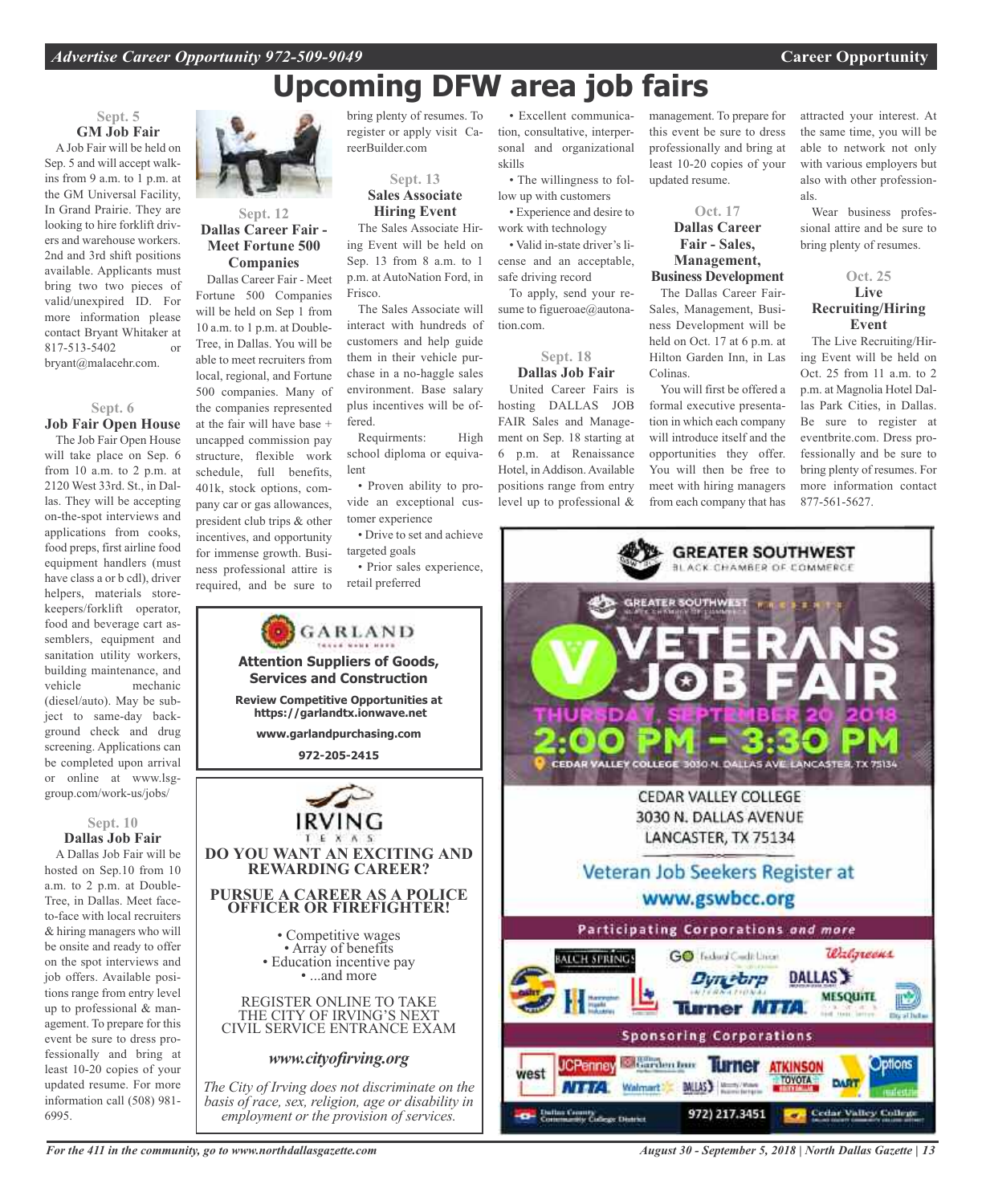#### **BETHEL BIBLE FELLOWSHIP, CARROLLTON (A PLACE TO BELONG)**

*NOTICE: Pastor Woodson serves the community by providing "Professional Therapy and Counseling Services" on a "Sliding Fee" scale. To schedule an appointment call the Pastoral Counseling Center at 972-526-4525 or email the church at www.bethelbiblefelloswhip.org*

Discover Hope and Help for daily living; and, you don't have to be a member to come. The Connect-2-Reflect (C2R) meetings are held in comfortable and relaxed homes, one in Carrollton and one in Plano, refreshments are served. Call the church for details.

**September 2, 9:45 a.m.** Join us in our "Prayer and Meditation" at 9:45 am. You will be blessed and inspired. You don't want to miss this as we celebrate service to God, our community and all mankind.

#### **September 5, 7 p.m.**

Join us in Wednesday's Prayer and Bible Study Class with Senior Pastor Woodson, Pastor Larry Gardner, and others conducting a new book study with supporting chapters and verses. Spiritual maturity is God's desire for you; it's Time to Grow in the Word of God.

Dr. Terrance Woodson, Senior Pastor 1944 E. Hebron Parkway Carrollton, TX 75007 972-492-4300 www.bethelbiblefellowship.org

**FELLOWSHIP CHRISTIAN CENTER CHURCH IN ALLEN "THE SHIP"**

 $\mathcal{L}_\text{max}$  and  $\mathcal{L}_\text{max}$  and  $\mathcal{L}_\text{max}$ 

**September 2, 9 a.m.** Join us in our Sunday Morning Services as we praise and worship God in the Joycie Turner Fellowship Hall, followed by our Worship Services; and bring someone with you, you will be blessed. It's for God's glory and honor.

#### **September 5**

Join us in our Wednesday's 12 Noon-Day Live, Prayer and Bible Study class and/or our Wednesday Night Live, Prayer and Bible Study at 7 p.m. to learn more about God's Word. Be encouraged by God's plan for your maturity and His glory; and most of all; be prepared to grow.

Dr. W. L. Stafford, Sr., Ed. D. Senior Pastor 2450 K Avenue #300 Plano, TX 75074 972-379-3287 www.theship3c.org  $\overline{\phantom{a}}$  , and the set of the set of the set of the set of the set of the set of the set of the set of the set of the set of the set of the set of the set of the set of the set of the set of the set of the set of the s

#### **INSPIRING BODY OF CHRIST CHURCH, Let's Go Fishing! MATTHEW 4:19**

**August 31, 7 p.m.** All men are invited to Men's Ministry meeting each Friday night at 7 p.m., (IBOC promotes proactive male leadership.)

**September 2, 10 a.m.** Don't forget to invite family and friends to join us for our Morning Service as we celebrate our Lord and Savior, Jesus Christ.

**September 5, 7 p.m.** You are invited to Monday School to see what God has to say to us.

Pastor Rickie Rush 7701 S Westmoreland Road Dallas, TX 75237 972-372-4262 www.Ibocchurch.org

#### **MT. OLIVE CHURCH OF PLANO (MOCOP) (Uniting the Body of Christ Among Nations)**

 $\mathcal{L}_\mathcal{L}$  , where  $\mathcal{L}_\mathcal{L}$  is the set of the set of the set of the set of the set of the set of the set of the set of the set of the set of the set of the set of the set of the set of the set of the set of the

**September 2, 10 a.m.** Join us for Morning Worship Service as we praise and worship God for His Honor and His glory. Don't forget to comeback at 7 p.m. for our Brazilian Church.

**September 5, 7 p.m.** You're invited to our Wednesday's Bible Study class; you will learn what God has to say to us. Come to be encouraged by God's

plan for your spiritual growth and His glory.

Dr. Sam Fenceroy, PhD Senior Pastor and Pastor Gloria Fenceroy 300 Chisholm Place Plano, TX 75075 972-633-5511 www.mocop.org

#### **SHILOH MBC IN PLANO (WHERE COMMUNITY BECOMES FAMILY)**

 $\mathcal{L}$  , and the set of the set of the set of the set of the set of the set of the set of the set of the set of the set of the set of the set of the set of the set of the set of the set of the set of the set of the set

Come and connect to God through Shiloh; grow in Christ through the study of God's Word; and Serve God through service to each other and to the world. John  $12.26$ .

#### **September 2**

You are invited to join us during our 8 am and/or our 11 am Worship Services. Sunday School will start at 8:30 a.m. We would love to have you at all our worship services.

## **September 5,**

You're invited to our AWANA Registration at

See CHURCH, Page 15

## **Cemetary Space Broker will make you offer on your cemetery plot**



• Inherited plot and can't sell it? • Bought plot years ago and your plans have changed? • Singles space or Side by Side spaces is okay. We will make you a "cash offer" on your cemetery plot today! If you get voice mail-leave message phone number and information on cemetery space. We will get back to you

**Call Us Today!!!!!!!! 972.432.5219**

# **IRS Problems?**

Call Kedra

## 469.449.9833

Kedra A. Flowers CPA PC www.IRSsafe.com

## **Paid Internship opportunity for writers, college students in the Dallas Area**

The *North Dallas Gazette* has an internship

position available. The goal is to provide students and aspiring writers an opportunity to gain published clips, experience and professional feedback. The position is for up



to 20 hours a week at \$8.00 per hour. Applicants must have reliable transportation.

**Send resume and writing samples to: businessoffice@northdallasgazette.com**

NDG now has a "Special Advertising Package" for churches and non-profit organizations that need to let the community know about your Special Event.

## Opportunity You Can Measure...

## **Church Events**

- Church Anniversary
- Pastor's Anniversary
- Women's Day
- Men's Day

## **Non-Profit Org. Events**

- Fundraisers
- (Concerts)
- Special Events
- (Personal or Community)

## Special Rate \$199

(Black & White, per insertion) Ad size - 4.905"x 6"(Quarter Page, B&W) (NOTE: Color Ad \$75 extra per inserion) Production disclaimer - NDG ad meake-ready is not included in promotion. Layout/production of "copy ready"ad will be a nominal extra cost. E-mail ad copy to: Marketing@NorthDallasGazette.com or call our Marketing Department today! 972-509-9049

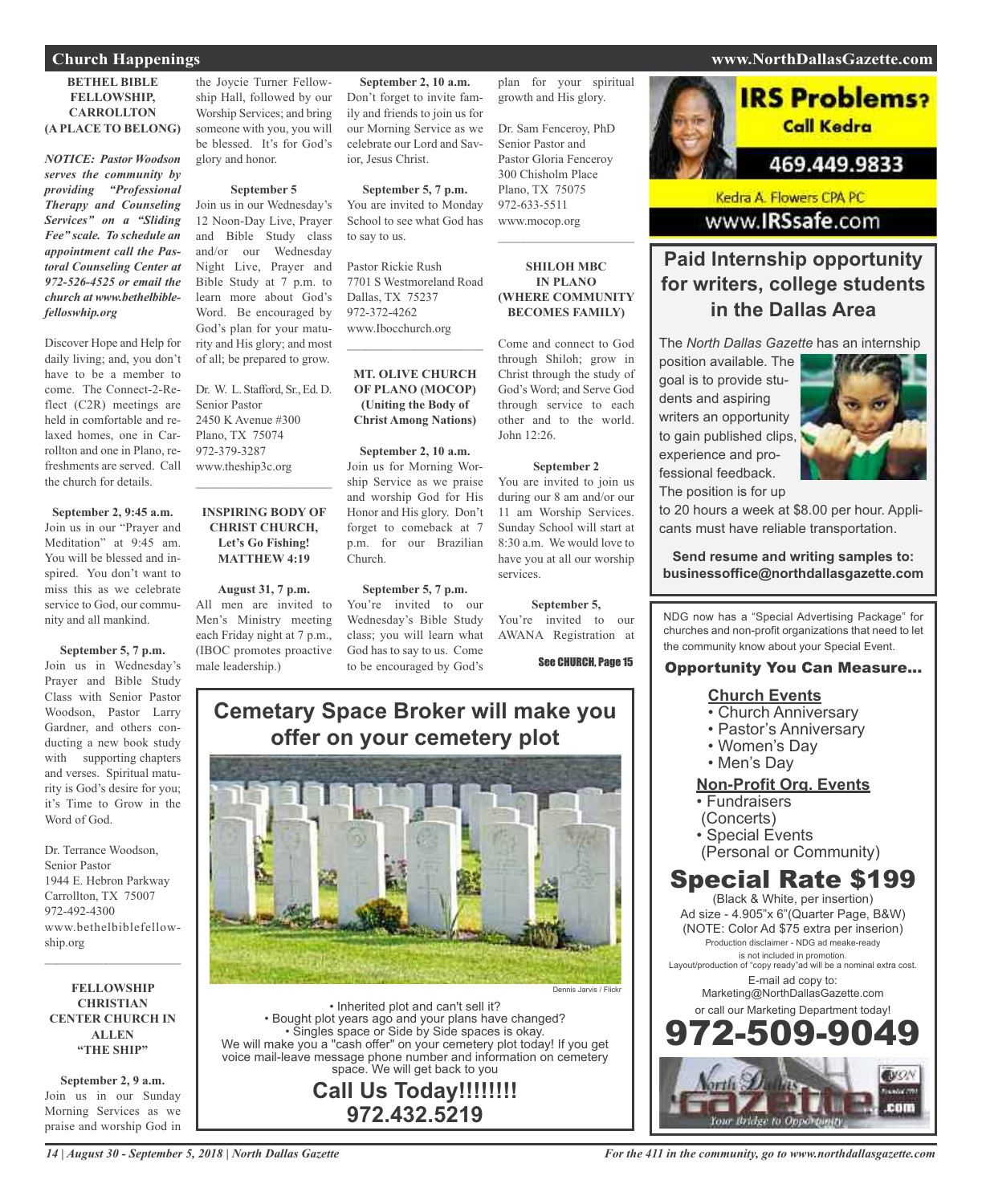

*Send email to: businessoffice@ northdallasgazette.com to sign up for Sister Tarpley's weekly electronic newsletter.*

NOTE: In Bible Study at 12 Noon on Sunday, 08-26- 2018, Dr. Woodson, Senior Pastor, Bethel Bible Fellowship Church, was teaching on "The Traits of a Fool"; this was a good study with other scriptures to backup.

*"The fear of the Lord isthe beginning of knowledge, but fools despise wisdom and discipline."* (**Proverbs 1:7**)

Marvin Wilson, author of Our Father Abraham, has written incisively about the various meanings for our word "fool": In Biblical wisdom literature, the pupils of the sages and mentors are the unwise, often termed "fools" (Proverbs 1:7) or "simple one" (Proverbs 1:22). In wisdom literature, the different levels of fools, both young and old, are the raw material on which the sages had to work, and they represent the varying degrees of rawness.

Perhaps as much as anything else, the term fool is descriptive of an attitude, bent of mind, or direction in life, which needs correcting. The various Hebrew words for fool occur more than a

hundred times in the book of **Proverbs** 

The reference to someone being a fool was not necessarily a negative term. A simple fool was a person who made mistakes, but quickly righted them and was restored to fellowship with God and with others. King David was a simple fool, one who made mistakes, but kept a repentant heart toward God. This is why God did not turn away from him for his many sins.

The hardened fool, makes mistakes, but never learns from them and will not listen to others. Such people can expect God's reproof to continue and will eat the fruit of their own way (see **Proverb 1:31-32**). The hardened fool "returns to his own vomit." King Saul was a hardened fool, one who made mistakes and continued in them even after realizing he was wrong. We're going to err in our ways. The question is, once we know we have made a mistake before God, do we make the necessary adjustments that will allow Him to intervene on our behalf? And, will we avoid the same course of action in the future? God says that if we do, He will pour out His Spirit on us (see **Proverb 1:23**). He will make known His words to us.

The third level of fool mentioned in Proverbs is the mocking fool. The mocking

opportunities for motivation and growth; join us and see. Be blessed of the Lord.

Dr. Isaiah Joshua, Jr.

Senior Pastor 920 E. 14th Street Plano, TX 75074 972-423-6695 www.smbcplano.org

## **CHURCH,** continued from Page <sup>14</sup>

6:30 pm and our Wednesday's Bible Study to learn more about God's Word. Come and be encouraged by God's plan for your maturity and growth; it's all for His glory and His honor. We are, "Growing in Christ through the study of His Word."

Our church ministries offer



North Dallas Gazette takes a moment to reflect on the past with **Historical Perspectives from Sister Tarpley** Hear what it was like growing up in <sup>a</sup> very different Dallas when Booker T. Washington was <sup>a</sup> black school. Sister Tarpley graduated frm there and went on to college and later became <sup>a</sup> city councilmember in Carrollton.

**Look for NDGTV at NorthDallasGazette.com**

*For the 411 in the community, go to www.northdallasgazette.com*

fool mocks the things of This word means<br>r" or "scorner." liness(see **Proverbs 17:21**). **Are you a fool?**

"scoffer" or When you encounter cynical people who disregard the things of God, you know these people are "mocking fools."

The fourth level of fool is the God-denying fool. This term relates to the morally wicked person who ignores the disgrace he brings on his family and who despises hoThis person says, "There is no God." By failing to acknowledge God for who He is, the God-denying fool, declares himself to be a "Goddenying" fool.

It has been found that it is helpful to try to understand if people are teachable. Are they simple fools, those who make mistakes but seek to learn from them? These people can be worked with,



*GeRand Nelson and Terrance Woodson, Jr. in their camp shirts and head bands, when they showed film of camp activates for the week of camp.*



but if people sense they are working with a hardened fool, they know they should not spend much time on that person. Jesus did not spend much time trying to convince the rich young ruler. He presented truth, and let him make his decision. Some people must get broken before they can become simple fools. Sometimes it is simply better to let Satan work on people until the ground is fertile enough to present truth to them.

## Not quite ready to buy a home?



Rent it now with the right (but no obligation) to purchase it in the future. Call us to learn about the Lease with purchase option program. Jacqueline West, Keller Williams Realty 972-399-9862







Īsiah Joshua, Jr. Fustor

SMBC: A church Focused on Excellence while Teaching the Word. Preaching the Gospel, Reaching the World

Worship Times: 8 and 11 a.m. Sunday School: 9:45 a.m. Mid-week: Wednesday at 7:00 p.m. Youth Church: Every 3rd, 4th, and 5th Sunday at 10:45 a.m. AWANA: Wednesday at 6:30 p.m. Contact Information: 972-423-6695 www.smbcplano.org

*August 30 - September 5, 2018 | North Dallas Gazette | 15*